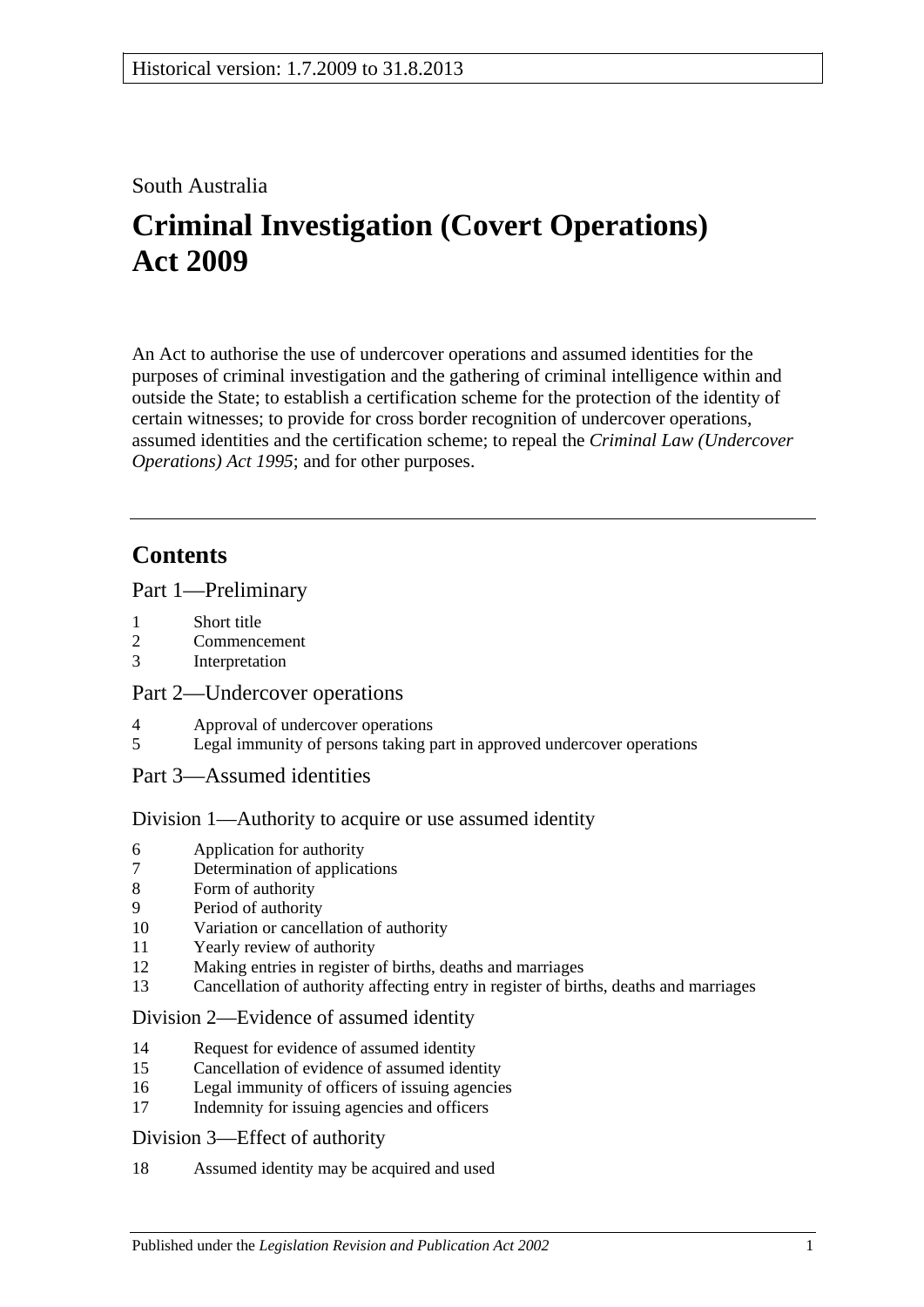- [Legal immunity of authorised persons acting under authority](#page-13-3)
- [Indemnity for authorised persons](#page-13-4)
- [Particular qualifications](#page-14-0)
- [Effect of being unaware of variation or cancellation of authority](#page-14-1)

#### [Division 4—Mutual recognition](#page-14-2)

- [Requests to participating jurisdiction for evidence of assumed identity](#page-14-3)
- [Requests from participating jurisdiction for evidence of assumed identity](#page-15-0)

#### [Division 5—Compliance and monitoring](#page-15-1)

- [Misuse of assumed identity](#page-15-2)
- [Disclosing information about assumed identity](#page-16-0)
- [Record keeping](#page-16-1)
- [Audit of records](#page-17-0)

#### [Division 6—Delegation](#page-17-1)

[Delegation](#page-17-2)

[Part 4—Witness identity protection](#page-18-0)

#### [Division 1—Interpretation](#page-18-1)

[Interpretation](#page-18-2)

#### [Division 2—Witness identity protection certificates for local operatives](#page-18-3)

- [Chief officer may give witness identity protection certificate to local operative](#page-18-4)
- [Protection of decision to give witness identity protection certificate](#page-19-0)
- [Form of witness identity protection certificate](#page-20-0)
- [Cancellation of witness identity protection certificate](#page-20-1)
- [Permission to give information disclosing operative's identity etc](#page-21-0)

#### [Division 3—Use of witness identity protection certificates in proceedings](#page-21-1)

- [Application and interpretation of Division](#page-21-2)
- [Filing and effect of filing of witness identity protection certificate in court](#page-21-3)
- [Orders to protect operative's identity etc](#page-23-0)
- [Directions to jury](#page-23-1)
- [Application for disclosure of operative's identity etc in proceedings](#page-23-2)
- [Offences](#page-24-0)

[Division 4—Delegation](#page-25-0)

[Delegation](#page-25-1)

## [Part 5—Application of Act to approvals, authorities or certificates under](#page-26-0)  [corresponding laws](#page-26-0)

- [Application of Act to approvals under corresponding laws](#page-26-1)
- [Application of Act to authorities under corresponding laws](#page-26-2)<br>45 Application of Act to witness identity protection certificates
- [Application of Act to witness identity protection certificates under corresponding laws](#page-26-3)

#### [Part 6—Miscellaneous](#page-26-4)

- *State Records Act 1997* and *[Freedom of Information Act](#page-26-5) 1991* not to apply
- [Annual report](#page-27-0)
- [Regulations](#page-28-0)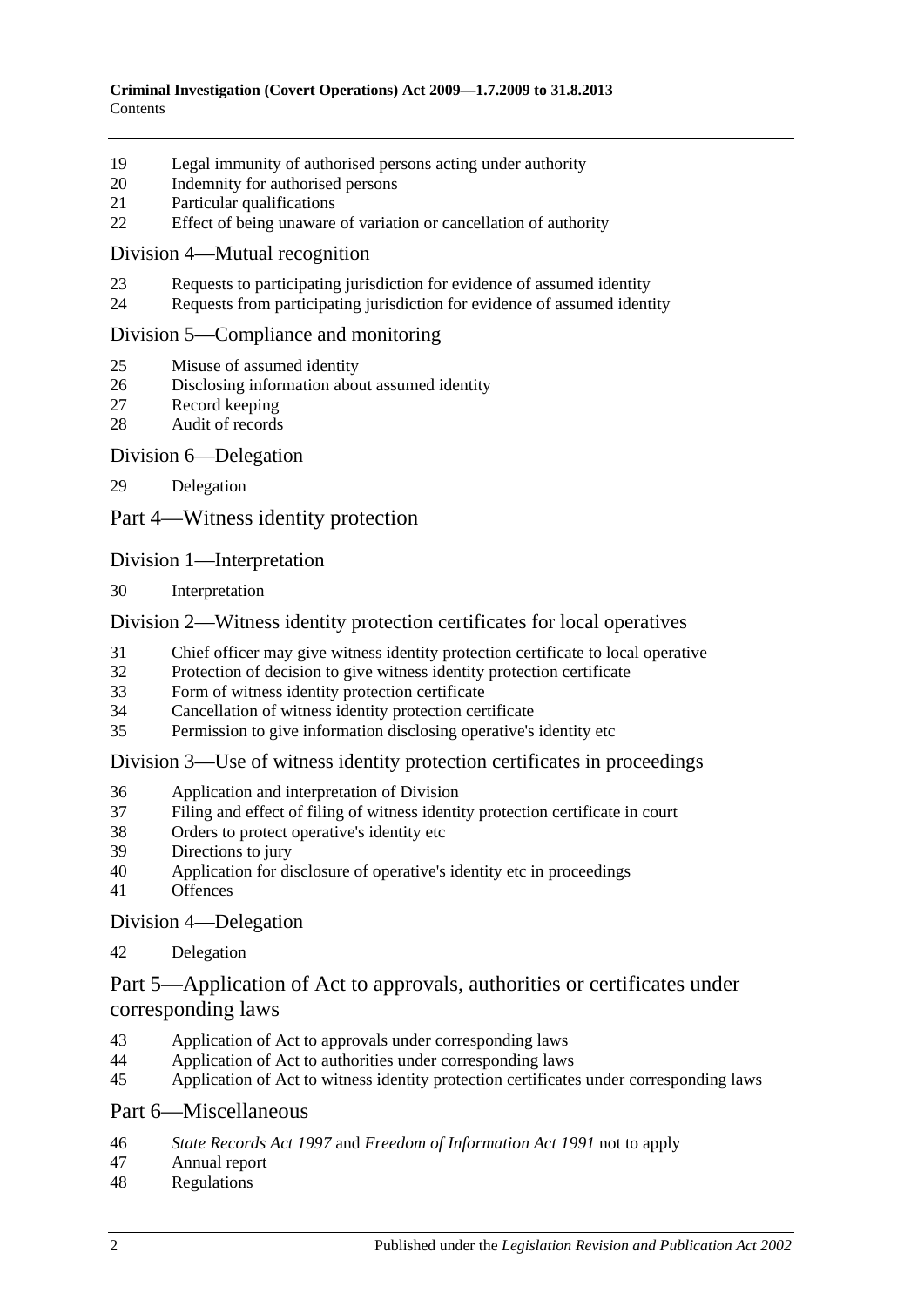[Schedule 1—Repeal and transitional provisions](#page-28-1)

Part 1—Interpretation

1 [Interpretation](#page-28-2)

Part 2—Repeal of *Criminal Law (Undercover Operations) Act 1995*

2 Repeal of *[Criminal Law \(Undercover Operations\) Act](#page-28-3) 1995*

Part 3—Transitional provisions

3 [Approved undercover operations](#page-28-4)

4 [Assumed identities](#page-29-0)

5 [Witness identity protection](#page-29-1)

[Legislative history](#page-30-0)

## <span id="page-2-0"></span>**The Parliament of South Australia enacts as follows:**

## **Part 1—Preliminary**

## <span id="page-2-1"></span>**1—Short title**

This Act may be cited as the *Criminal Investigation (Covert Operations) Act 2009*.

### <span id="page-2-2"></span>**2—Commencement**

This Act will come into operation on a day to be fixed by proclamation.

## <span id="page-2-3"></span>**3—Interpretation**

(1) In this Act, unless the contrary intention appears—

*acquire* an assumed identity, means acquire evidence of the identity, and includes taking steps towards acquiring evidence of the identity;

#### *agency* means—

- (a) an issuing agency; or
- (b) a law enforcement agency,

as the case requires;

*approval* means an approval under [Part 2;](#page-6-0)

*approved undercover operations* means—

- (a) undercover operations approved under [Part 2;](#page-6-0) or
- (b) undercover operations approved—
	- (i) under the repealed Act; or
	- (ii) by a law enforcement authority before the commencement of the repealed Act that are of a type that could reasonably have been approved under the repealed Act if the repealed Act had been in force when the operations commenced;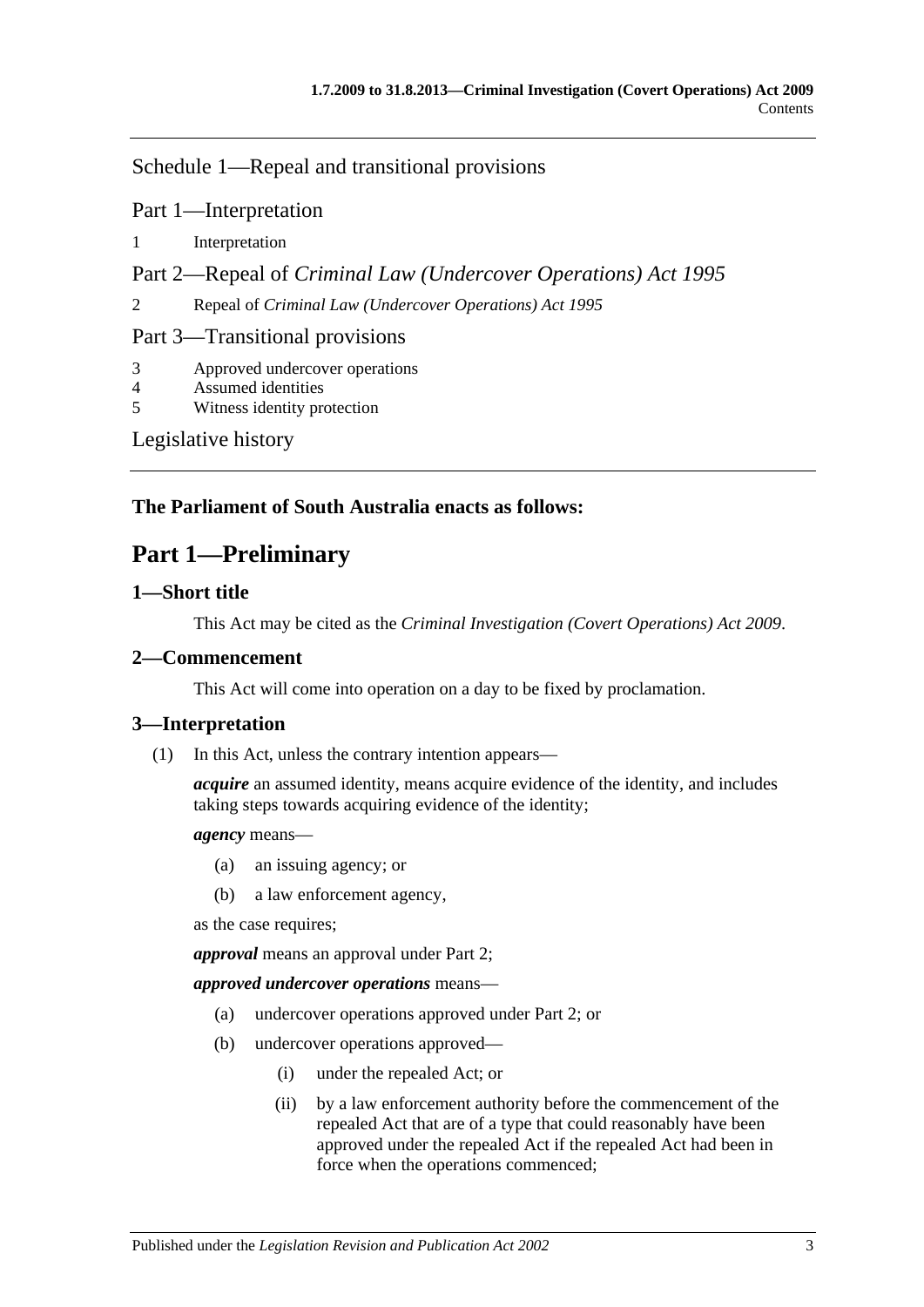#### *assumed identity*—see [Part 3;](#page-8-0)

#### *assumed name*—

- (a) of a local operative—has the meaning given in section  $33(1)(d)(i)$ ;
- (b) of an interstate operative—means the name (if any) stated in the interstate witness identity protection certificate as the interstate operative's assumed name;

*authorised civilian* means a person (other than a law enforcement officer) who is authorised under an authority to acquire or use an assumed identity;

*authorised officer* means a law enforcement officer who is authorised under an authority to acquire or use an assumed identity;

*authorised participant* in approved undercover operations means—

- (a) a person authorised under the terms of the approval to take part in the operations; or
- (b) in the case of operations that began before the commencement of [Part 2](#page-6-0) but after the commencement of the repealed Act—a person authorised under the terms of an approval under the repealed Act to take part in the operations; or
- (c) in the case of operations that began before the commencement of the repealed Act—a person authorised by a law enforcement authority to take part in the operations;

#### *authorised person* means—

- (a) an authorised civilian; or
- (b) an authorised officer;

*authority* means an authority under [Part 3;](#page-8-0)

#### *chief officer*—

- (a) of a law enforcement agency—
	- (i) in relation to SA Police—means the Commissioner of Police;
	- (ii) in relation to the Australian Crime Commission—means the Chief Executive Officer of the Australian Crime Commission;
- (b) of an issuing agency—means the chief executive officer (however described) of the agency;

*conduct* includes any act or omission;

*corresponding approval* means an approval under a corresponding law approving undercover operations;

*corresponding authority* means—

- (a) an authority under a corresponding law to acquire or use an assumed identity in this State; or
- (b) an authority under a corresponding law to request the production of evidence of an assumed identity;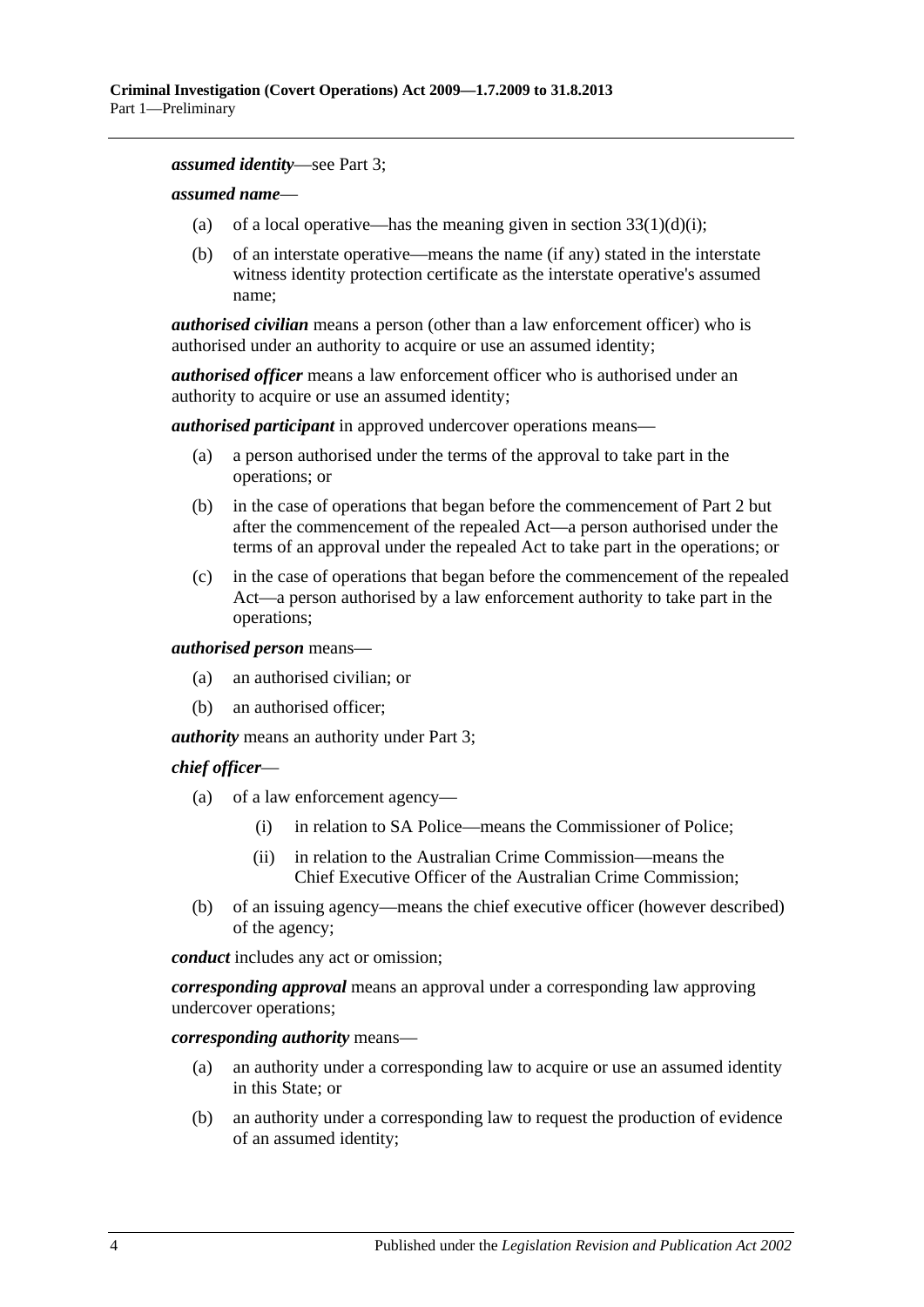*corresponding law* means a law of another jurisdiction declared by the regulations to correspond to this Act, or to a Part (or Parts) of this Act;

*court* includes a tribunal or body or person invested by law with judicial or quasi-judicial powers, or with authority to make an inquiry or to receive evidence;

*court name* for an operative (whether a local or an interstate operative) in relation to proceedings, means a name, other than the operative's real name, or code used to identify the operative in the proceedings;

*criminal activity* means conduct that involves the commission of an offence by 1 or more persons;

*doing* a thing includes failing to do the thing;

*evidence* of identity, means a document or other thing that evidences or indicates, or can be used to evidence or indicate, a person's identity or an aspect of a person's identity;

*false representation* does not include a representation made under an authority under this Act;

*government issuing agency*, in relation to an authority, means any of the following named in the authority that issues evidence of identity:

- (a) a person or body (whether incorporated or not) that performs any function of the government of this State;
- (b) a person or body (whether incorporated or not) prescribed by the regulations for the purposes of this definition;

*interstate operative* means a person in respect of whom an interstate witness identity protection certificate is in force;

*interstate witness identity protection certificate* means a certificate given under a provision of a corresponding law that corresponds to [section](#page-18-4) 31;

*investigation* means an investigation in relation to criminal activity, including an investigation extending beyond this State;

*issuing agency* means—

- (a) a government issuing agency; or
- (b) a non-government issuing agency;

*jurisdiction* means the Commonwealth or a State or Territory of the Commonwealth;

*law enforcement agency* means—

- (a) SA Police; or
- (b) the Australian Crime Commission;

*law enforcement officer* means—

- (a) in relation to SA Police—a police officer;
- (b) in relation to the Australian Crime Commission—a member of staff of the Australian Crime Commission,

and includes a person who is seconded to a law enforcement agency, including (but not limited to) a police officer (however described) of another jurisdiction;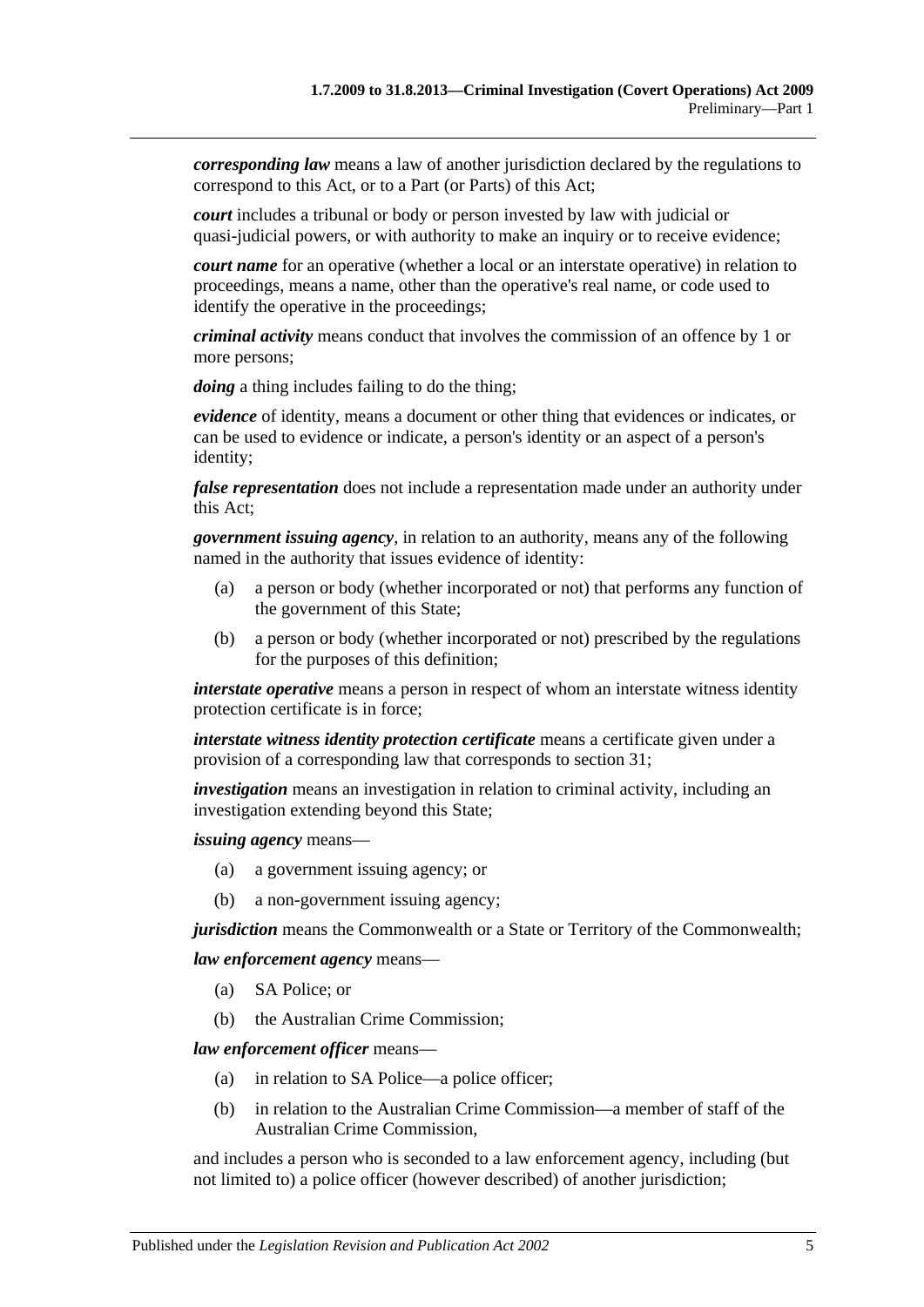*local operative* means a person who is or was—

- (a) an authorised participant under [Part 2;](#page-6-0) or
- (b) an authorised person under [Part 3;](#page-8-0)

*non-government issuing agency*, in relation to an authority, means a person, body or entity (other than a government issuing agency) named in the authority that issues evidence of identity;

*officer* of an agency includes a person employed or engaged in the agency;

*operative* means—

- (a) an interstate operative; or
- (b) a local operative,

as the case requires;

*participating jurisdiction* means a jurisdiction in which a corresponding law is in force;

<span id="page-5-0"></span>*party* to proceedings means—

- (a) in relation to criminal proceedings—the prosecutor and each accused person;
- (b) in relation to civil proceedings—each person who is a party to the proceedings;
- <span id="page-5-1"></span>(c) in relation to any other proceedings—each person who may appear or give evidence in the proceedings;

*presiding officer*, in relation to proceedings, means the person constituting the court, or presiding over the court, in the proceedings;

*proceedings* means any criminal, civil or other proceeding or inquiry, reference or examination in which, by law or consent of parties, evidence is or may be given, and includes an arbitration;

*professional misconduct* means misconduct or a breach of discipline—

- (a) under the *[Police Act](http://www.legislation.sa.gov.au/index.aspx?action=legref&type=act&legtitle=Police%20Act%201998) 1998*; or
- (b) under a law of another jurisdiction that corresponds to the *[Police Act](http://www.legislation.sa.gov.au/index.aspx?action=legref&type=act&legtitle=Police%20Act%201998) 1998*; or
- (c) under a law of the Commonwealth that governs the conduct of members of staff of the Australian Crime Commission,

but does not mean misconduct or a breach of discipline—

- (d) that constitutes minor misconduct, or is the subject of an informal inquiry only, under the *[Police Act](http://www.legislation.sa.gov.au/index.aspx?action=legref&type=act&legtitle=Police%20Act%201998) 1998*; or
- (e) that constitutes minor misconduct (however referred to), or is the subject of an informal inquiry only, under any of the laws referred to in [paragraph](#page-5-0) (b) or  $(c)$ :

*repealed Act* means the *[Criminal Law \(Undercover Operations\) Act](http://www.legislation.sa.gov.au/index.aspx?action=legref&type=act&legtitle=Criminal%20Law%20(Undercover%20Operations)%20Act%201995) 1995* repealed under [Schedule 1;](#page-28-1)

*SA Police* means South Australia Police;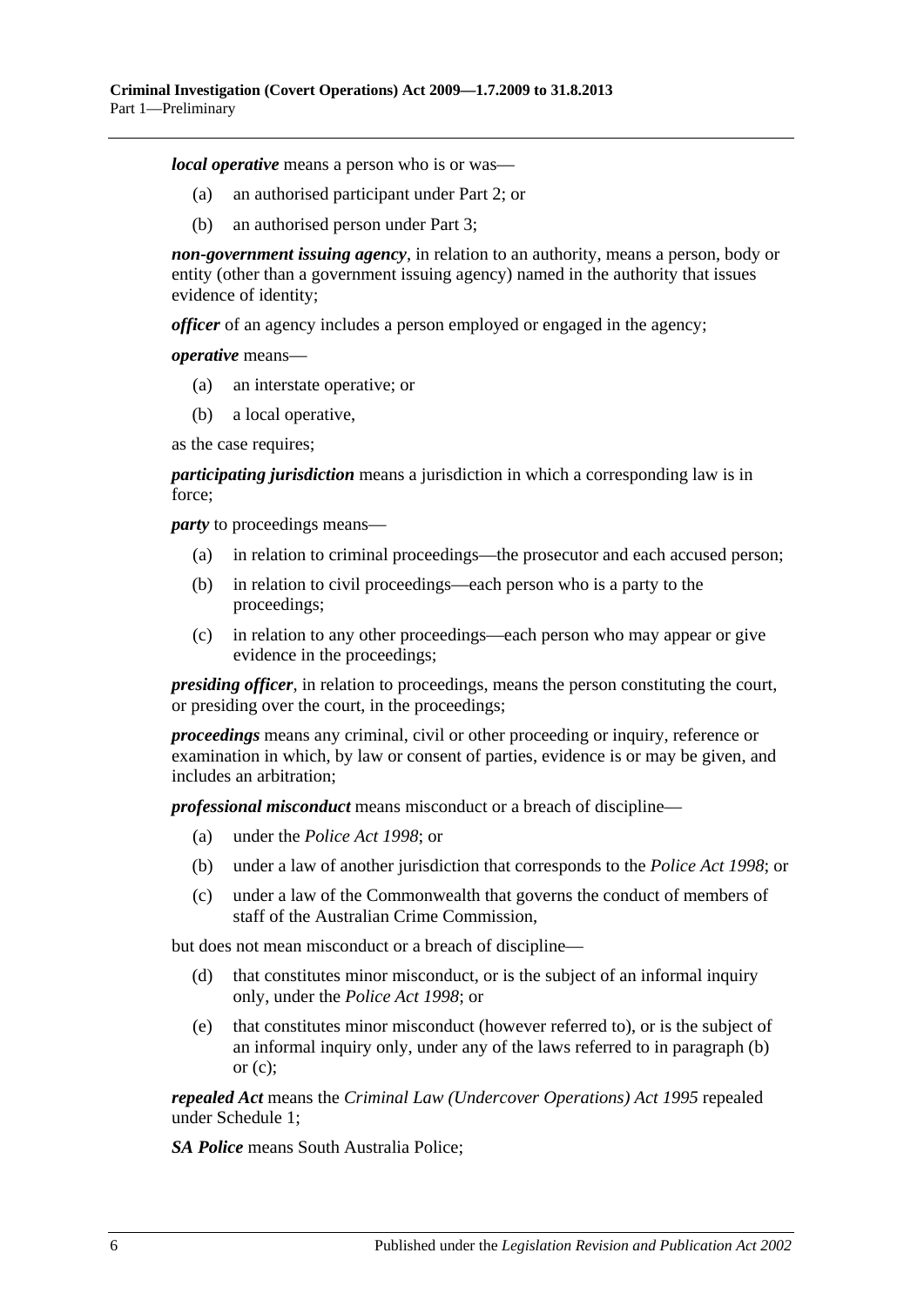*serious criminal behaviour* means behaviour involving the commission of—

- (a) an indictable offence; or
- (b) an offence against the *[Controlled Substances Act](http://www.legislation.sa.gov.au/index.aspx?action=legref&type=act&legtitle=Controlled%20Substances%20Act%201984) 1984*; or
- (c) an offence against section 52, 53, 72 or 74 of the *[Fisheries Management](http://www.legislation.sa.gov.au/index.aspx?action=legref&type=act&legtitle=Fisheries%20Management%20Act%202007)  Act [2007](http://www.legislation.sa.gov.au/index.aspx?action=legref&type=act&legtitle=Fisheries%20Management%20Act%202007)*; or
- (d) an offence against section 63 or 75 of the *[Lottery and Gaming Act](http://www.legislation.sa.gov.au/index.aspx?action=legref&type=act&legtitle=Lottery%20and%20Gaming%20Act%201936) 1936*; or
- (e) an offence against section 47(1), (2) or (4), 48(1), 48A(1), 51(1) or 60(1) of the *[National Parks and Wildlife Act](http://www.legislation.sa.gov.au/index.aspx?action=legref&type=act&legtitle=National%20Parks%20and%20Wildlife%20Act%201972) 1972*;

*supervisor* of an authorised civilian means the law enforcement officer who supervises, or is to supervise, the acquisition or use of an assumed identity by the authorised civilian;

*undercover operations* means operations (which may include conduct that is apart from this Act illegal) of which the intended purpose is to provide persons engaging or about to engage in serious criminal behaviour an opportunity to—

- (a) manifest that behaviour; or
- (b) provide other evidence of that behaviour;

*use* an assumed identity, includes representing (whether expressly or impliedly, or by saying or doing something) the identity to be real when it is not;

*witness identity protection certificate* means a certificate given under [section](#page-18-4) 31 in respect of a local operative in relation to proceedings.

- (2) For the purposes of this Act, a person is reckless about whether or not an act has been done if—
	- (a) the person is aware of a substantial risk that the act has been done; and
	- (b) having regard to the circumstances known to the person, it is unjustifiable to take the risk.

## <span id="page-6-0"></span>**Part 2—Undercover operations**

#### <span id="page-6-1"></span>**4—Approval of undercover operations**

- (1) A senior police officer may approve undercover operations for the purpose of gathering evidence of serious criminal behaviour.
- (2) An approval may not be given unless the senior police officer—
	- (a) suspects, on reasonable grounds, that persons (whose identity may—but need not—be known to the officer) have engaged, are engaging or are about to engage in serious criminal behaviour of the kind to which the proposed undercover operations relate; and
	- (b) is satisfied on reasonable grounds that the ambit of the proposed undercover operations is not more extensive than could reasonably be justified in view of the nature and extent of the suspected serious criminal behaviour; and
	- (c) is satisfied on reasonable grounds that the means are proportionate to the end; that is, that the proposed undercover operations are justified by the social harm of the serious criminal behaviour against which they are directed; and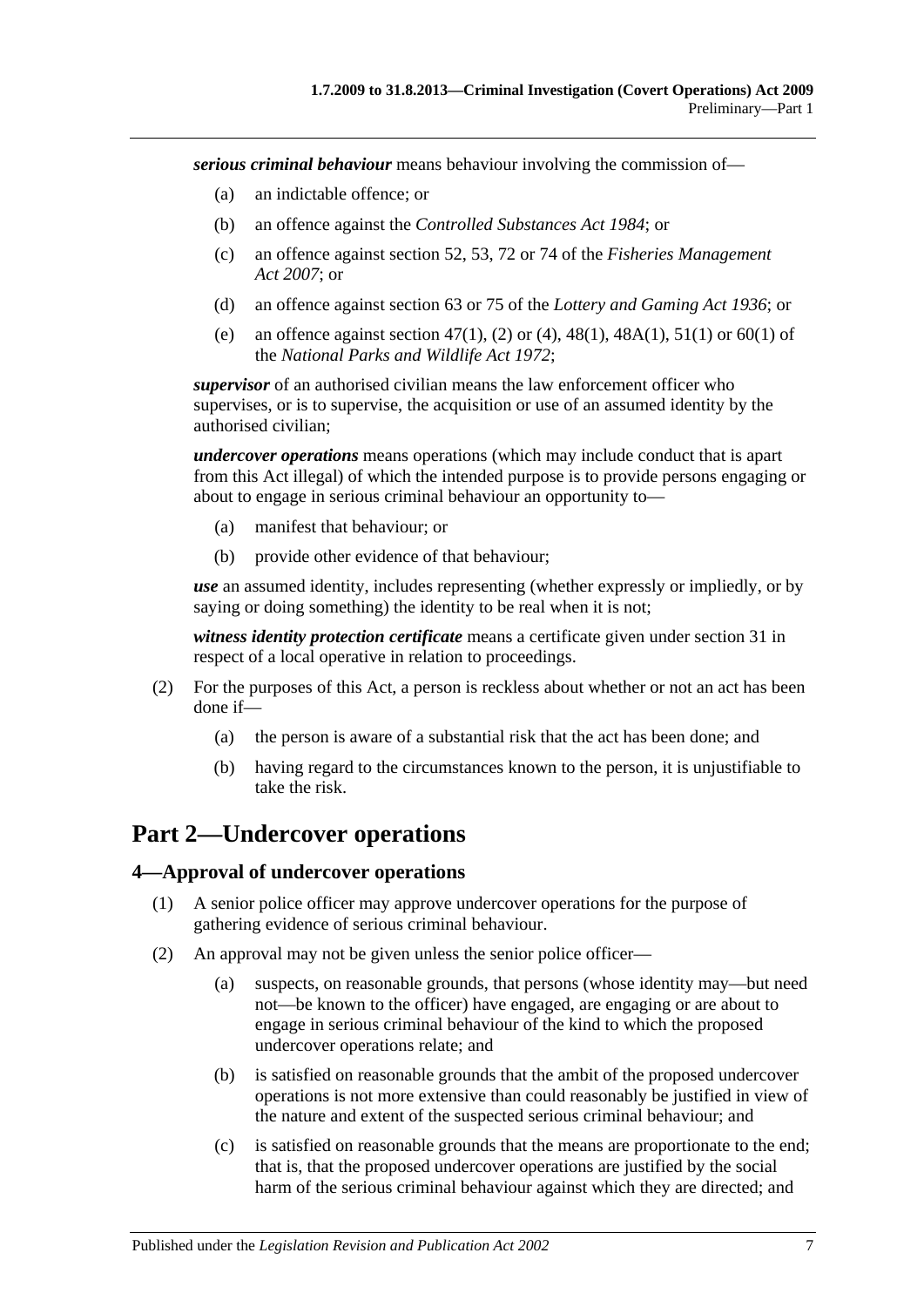- (d) is satisfied on reasonable grounds that the undercover operations are properly designed to provide persons who have engaged, or are engaging or about to engage, in serious criminal behaviour an opportunity—
	- (i) to manifest that behaviour; or
	- (ii) to provide other evidence of that behaviour,

without undue risk that persons without a predisposition to serious criminal behaviour will be encouraged into serious criminal behaviour that they would otherwise have avoided.

- (3) Before giving approval, the senior police officer must consider whether approval for similar operations has previously been sought, and, if sought and refused, the reasons for that refusal.
- (4) The approval must—
	- (a) be in writing; and
	- (b) be signed by the senior police officer giving the approval; and
	- (c) specify—
		- (i) the date and time of the signing, and the time from which the approval takes effect (which may be contemporaneous with or later than the time of signing but cannot be earlier); and
		- (ii) the persons who are authorised to participate in the operations; and
		- (iii) the nature of the conduct in which the participants are authorised to engage; and
		- (iv) a period (not exceeding 3 months) for which the approval is given.
- (5) A senior police officer may renew, from time to time, an approval for 1 or more further periods.
- (6) A senior police officer must, within 14 days after giving or renewing an approval, cause a copy of the instrument of approval or renewal to be given to the Attorney-General.
- (7) In this section—

*senior police officer* means a police officer of or above the rank of Superintendent.

#### <span id="page-7-0"></span>**5—Legal immunity of persons taking part in approved undercover operations**

- (1) Despite any other law, an authorised participant in approved undercover operations incurs no criminal liability by taking part in undercover operations in accordance with the terms of the approval.
- (2) This section operates both prospectively and retrospectively.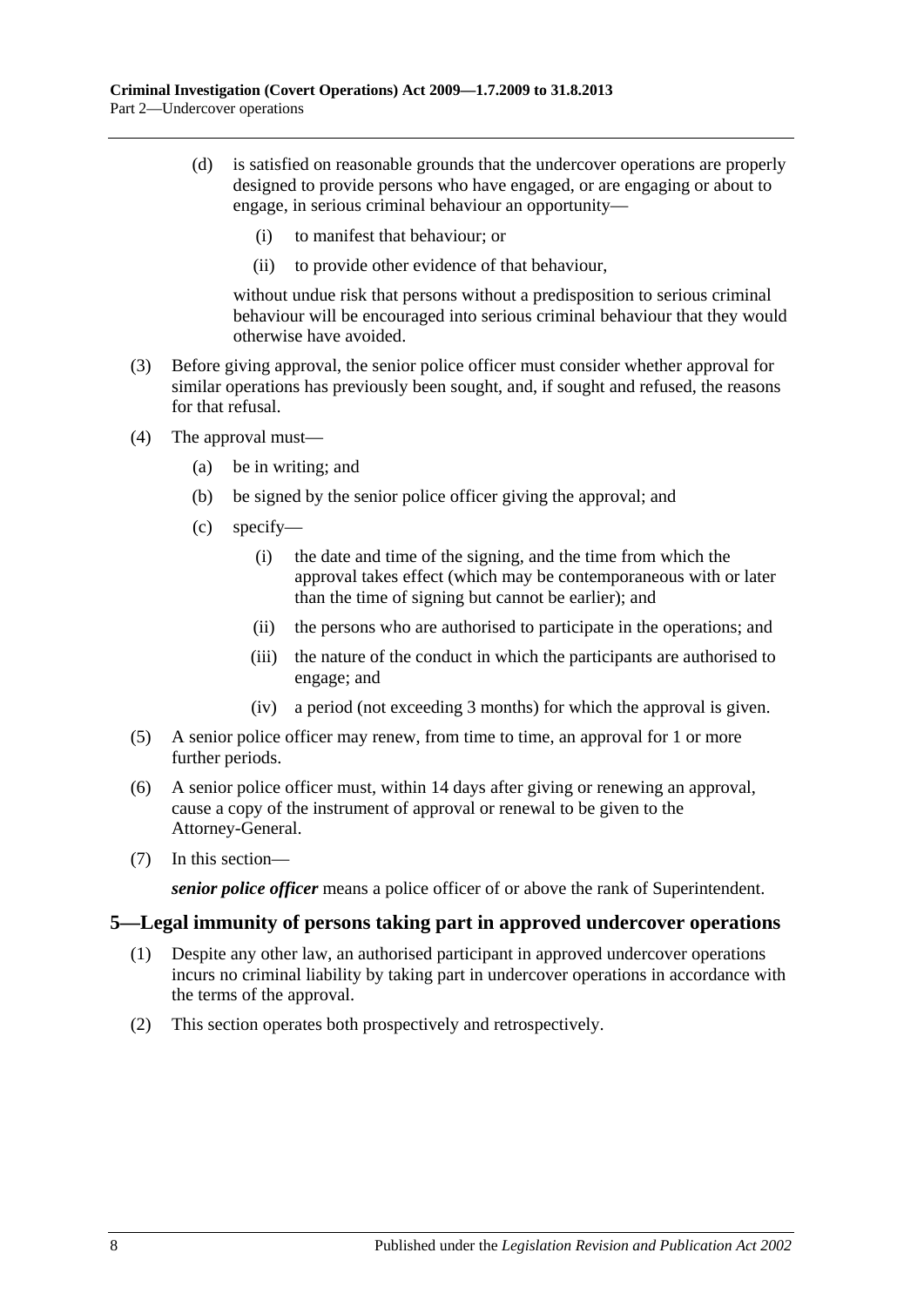# <span id="page-8-0"></span>**Part 3—Assumed identities**

## <span id="page-8-1"></span>**Division 1—Authority to acquire or use assumed identity**

## <span id="page-8-2"></span>**6—Application for authority**

- (1) A law enforcement officer of a law enforcement agency may apply to the chief officer of the law enforcement agency for an authority for the law enforcement officer, or another person, to do either or both of the following:
	- (a) acquire an assumed identity;
	- (b) use an assumed identity.
- (2) A separate application must be made in respect of each assumed identity to be acquired or used.
- (3) An application—
	- (a) must be in writing in the form approved by the chief officer; and
	- (b) must contain the following information:
		- (i) the name of the applicant;
		- (ii) the name of the person to be authorised to acquire or use an assumed identity (if not the applicant);
		- (iii) if the person to be authorised is not a law enforcement officer—the name and rank or position of the person proposed to be appointed as supervisor and an explanation of why it is necessary for a person who is not a law enforcement officer to acquire or use the assumed identity;
		- (iv) details of the proposed assumed identity;
		- (v) reasons for the need to acquire or use an assumed identity;
		- (vi) to the extent known—details of the investigation or intelligence gathering exercise in which the assumed identity will be used;
		- (vii) details of the issuing agencies (if any) and the types of evidence to be issued by them;
		- (viii) details of any application to be made for an order under [section](#page-11-0) 12 in respect of the assumed identity.
- (4) An applicant must provide the chief officer with any other information required by the chief officer for the purposes of determining the application.

#### <span id="page-8-3"></span>**7—Determination of applications**

(1) The chief officer of a law enforcement agency may, on application under [section](#page-8-2) 6 for an authority, grant the authority subject to such conditions as the chief officer thinks fit.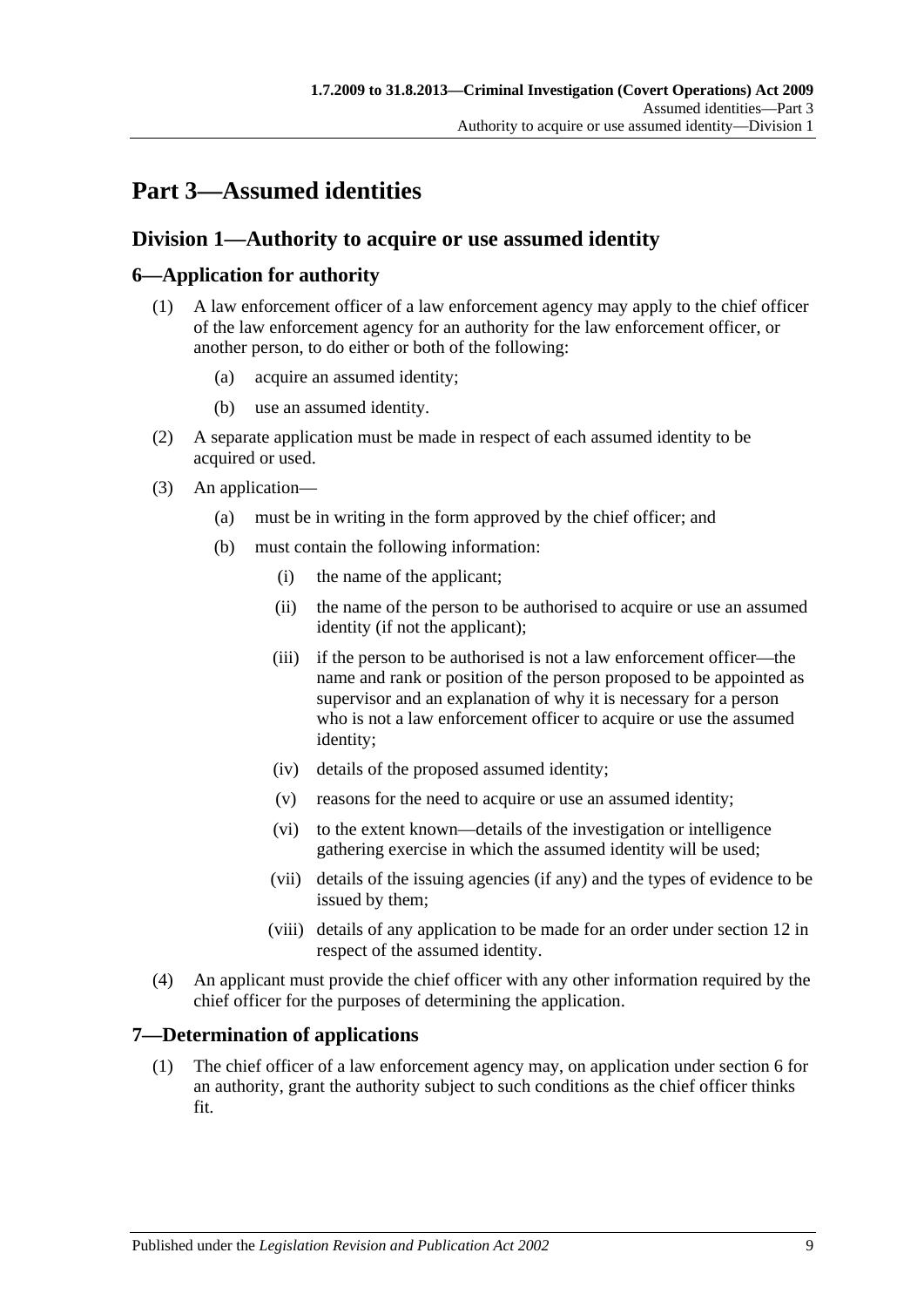- (2) The chief officer may not grant any such authority unless satisfied on reasonable grounds—
	- (a) that the assumed identity is necessary for the purposes of an investigation or intelligence gathering in relation to criminal activity; and
	- (b) that the risk of abuse of the assumed identity by the authorised person is minimal; and
	- (c) if the application is for authorisation of an assumed identity for a person who is not a law enforcement officer—that it would be impossible or impracticable in the circumstances to authorise the acquisition or use (or both) of the assumed identity by a law enforcement officer for the purpose sought.
- <span id="page-9-1"></span>(3) If an authority is granted in respect of an authorised civilian, the chief officer must appoint a law enforcement officer of the agency to supervise the acquisition or use (or both) of the assumed identity by the authorised civilian.
- (4) A law enforcement officer appointed as supervisor under [subsection](#page-9-1) (3) must be—
	- (a) in the case of SA Police—of or above the rank of Sergeant;
	- (b) in the case of the Australian Crime Commission—of or above the rank of Senior Investigator.
- (5) An authority may also authorise any 1 or more of the following:
	- (a) an application for an order for an entry in a register of births, deaths or marriages under [section](#page-11-0) 12 or a corresponding law;
	- (b) a request under [section](#page-12-1) 14 or [23;](#page-14-3)
	- (c) the use of an assumed identity in a participating jurisdiction.
- (6) A separate authority is required for each assumed identity.

#### <span id="page-9-0"></span>**8—Form of authority**

An authority must—

- (a) be in writing in the form approved by the chief officer of the law enforcement agency granting the authority; and
- (b) be signed by the person granting the authority; and
- (c) specify—
	- (i) the name of the person granting the authority;
	- (ii) the date on which the authority comes into effect;
	- (iii) details of the assumed identity authorised;
	- (iv) details of evidence of the assumed identity that may be acquired under the authority;
	- (v) the conditions (if any) to which the authority is subject;
	- (vi) the reason why the authority is granted;
	- (vii) if the authority relates to an authorised officer—the name of the authorised officer;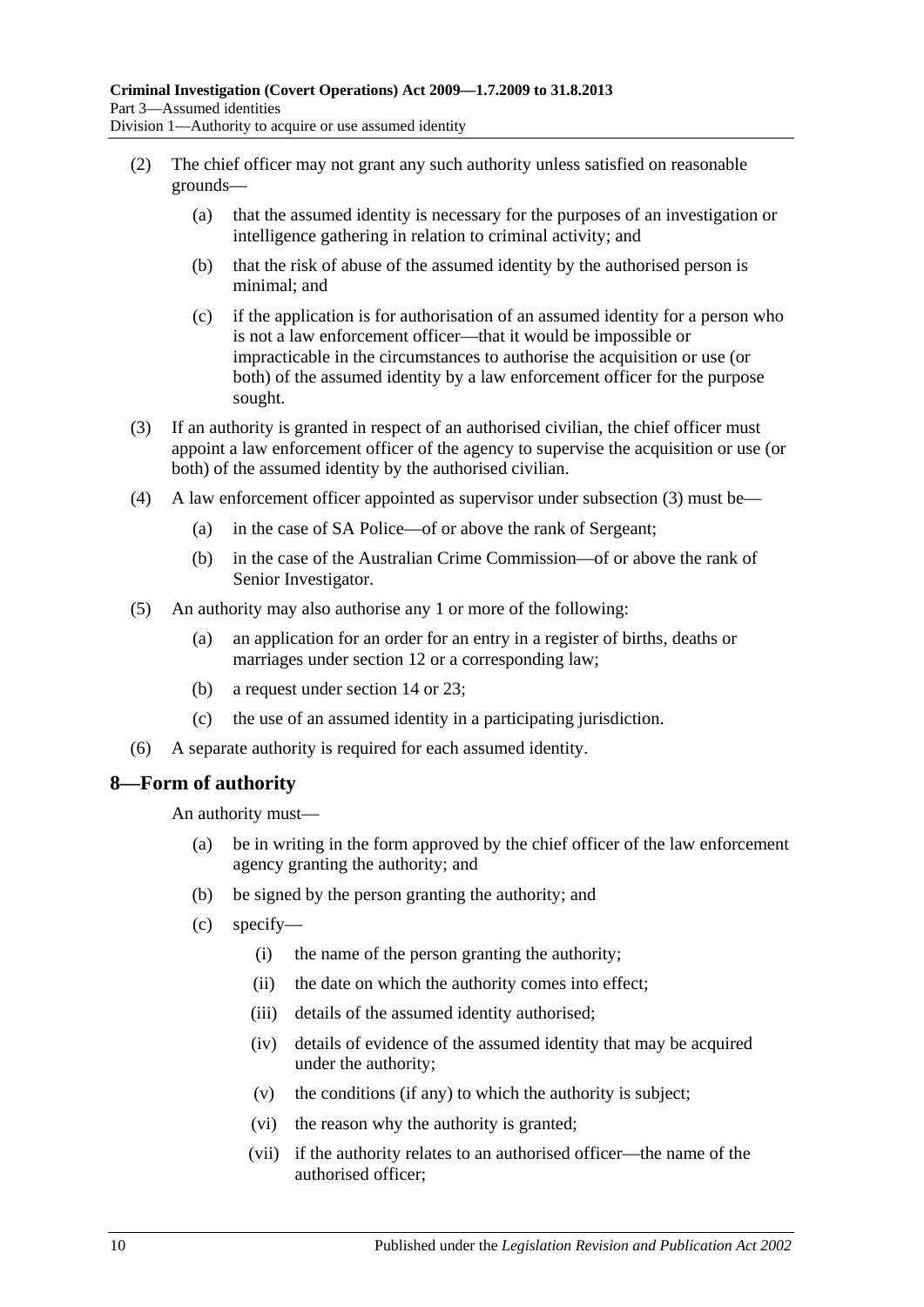- (viii) if the authority relates to an authorised civilian—
	- (A) the name of the authorised civilian; and
	- (B) the name of his or her supervisor under the authority; and
	- (C) the period (which may not exceed 3 months) for which the authority will remain in force;
- (ix) each issuing agency to which a request may be made under [section](#page-12-1) 14 or [23;](#page-14-3)
- (x) whether it authorises an application for an order for an entry in a register of births, deaths or marriages under [section](#page-11-0) 12 or a corresponding law;
- (xi) each participating jurisdiction in which the assumed identity may be used.

## <span id="page-10-0"></span>**9—Period of authority**

- (1) An authority for an authorised officer remains in force until cancelled.
- (2) An authority for an authorised civilian remains in force until the end of the period specified in the authority (which may not exceed 3 months), unless the authority is cancelled sooner.

#### <span id="page-10-1"></span>**10—Variation or cancellation of authority**

- (1) The chief officer of a law enforcement agency who grants an authority—
	- (a) may vary or cancel the authority at any time; and
	- (b) must cancel the authority if satisfied (on a review or otherwise) that any of the grounds for the granting of the authority no longer exist.
- (2) The chief officer must give written notice of the variation or cancellation to—
	- (a) the authorised person to whom it relates; and
	- (b) if the authorised person is an authorised civilian—the authorised person's supervisor.
- (3) The notice must specify the reason why the authority is varied or cancelled.
- (4) The variation or cancellation takes effect—
	- (a) on the day the written notice is given to the authorised person; or
	- (b) if a later date is specified in the notice—on that day.

#### <span id="page-10-2"></span>**11—Yearly review of authority**

- (1) The chief officer of a law enforcement agency must, at least once in every 12 month period, review each authority granted under this Part.
- (2) The purpose of a review is to determine whether the grounds for the granting of the authority still exist.
- (3) If on a review the chief officer is satisfied—
	- (a) that the grounds for the granting of the authority still exist—the chief officer must record his or her opinion and the reasons for it in writing;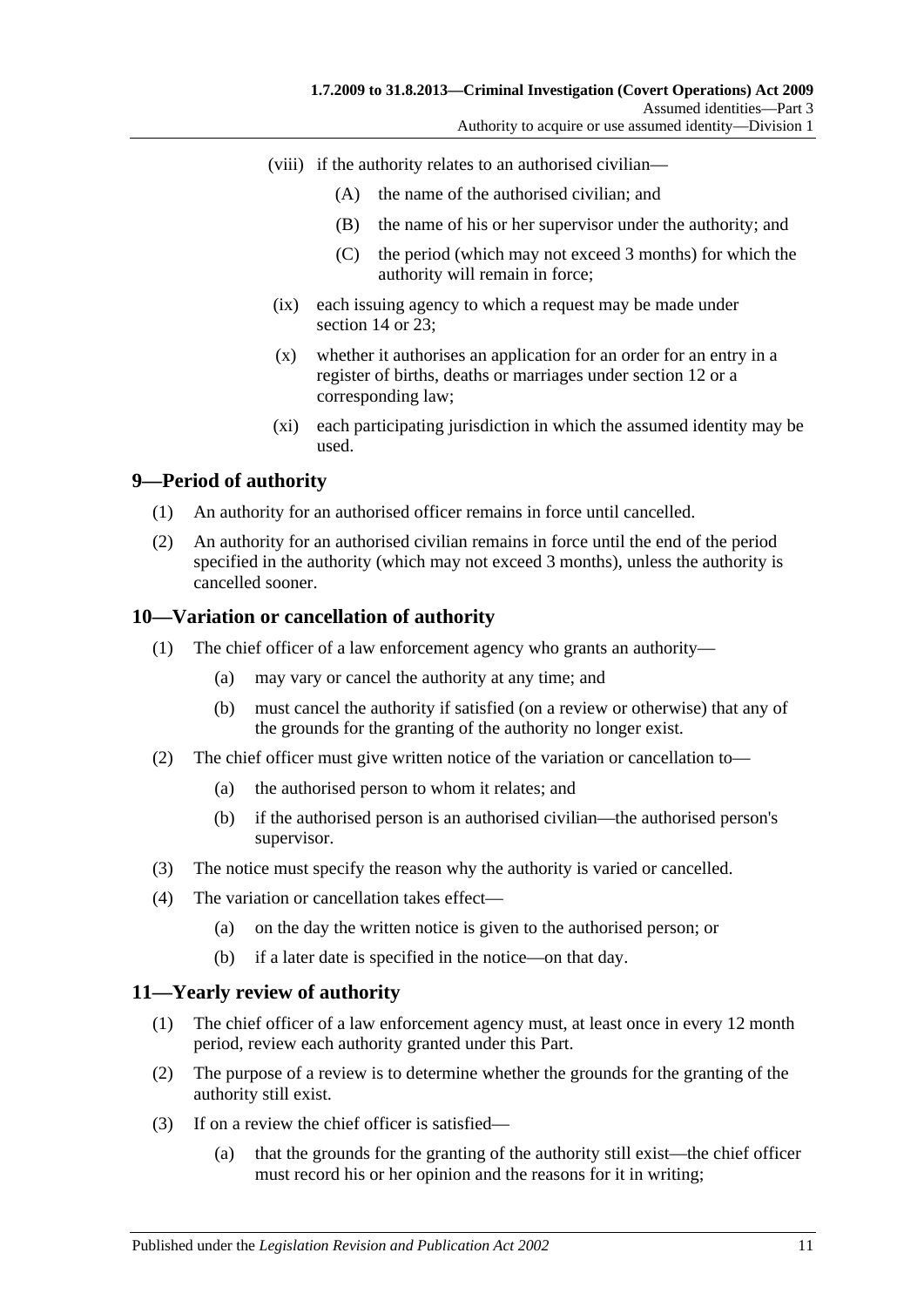(b) that any of the grounds for the granting of the authority no longer exist—the chief officer must cancel the authority under [section](#page-10-1) 10.

## <span id="page-11-0"></span>**12—Making entries in register of births, deaths and marriages**

- (1) The Supreme Court may order the Registrar of Births, Deaths and Marriages to make an entry in the Register under the *[Births, Deaths and Marriages Registration Act](http://www.legislation.sa.gov.au/index.aspx?action=legref&type=act&legtitle=Births%20Deaths%20and%20Marriages%20Registration%20Act%201996) 1996* in relation to the acquisition of an assumed identity under an authority or corresponding authority.
- (2) The Court may only make an order under this section—
	- (a) on application by—
		- (i) the chief officer of a law enforcement agency; or
		- (ii) the chief officer of a law enforcement agency under a corresponding law; and
	- (b) if satisfied that the order is justified having regard to the nature of the activities undertaken or to be undertaken by the officer or person under the authority or corresponding authority.
- (3) An application for an order under this section must be heard in closed court.
- (4) The Registrar of Births, Deaths and Marriages must give effect to an order under this section—
	- (a) within the period specified in the order; or
	- (b) if no period is specified in the order—within 28 days after the day on which the order is made.

## <span id="page-11-1"></span>**13—Cancellation of authority affecting entry in register of births, deaths and marriages**

- <span id="page-11-2"></span>(1) This section applies if—
	- (a) the chief officer of a law enforcement agency cancels an authority for an assumed identity; and
	- (b) there is an entry in relation to that identity—
		- (i) in the Register under the *[Births, Deaths and Marriages Registration](http://www.legislation.sa.gov.au/index.aspx?action=legref&type=act&legtitle=Births%20Deaths%20and%20Marriages%20Registration%20Act%201996)  Act [1996](http://www.legislation.sa.gov.au/index.aspx?action=legref&type=act&legtitle=Births%20Deaths%20and%20Marriages%20Registration%20Act%201996)* as a consequence of an order under [section](#page-11-0) 12; or
		- (ii) in a register of births, deaths or marriages in a participating jurisdiction as a consequence of an order under a corresponding law of the jurisdiction.
- <span id="page-11-4"></span><span id="page-11-3"></span>(2) If [subsection](#page-11-2)  $(1)(b)(i)$  applies—
	- (a) the chief officer must, within 28 days after the day on which the authority is cancelled, apply to the Supreme Court for an order that the Registrar of Births, Deaths and Marriages cancel the entry; and
	- (b) the Registrar of Births, Deaths and Marriages must give effect to the order within 28 days after the day on which the order is made.
- (3) An application under [subsection](#page-11-3) (2)(a) must be heard in closed court.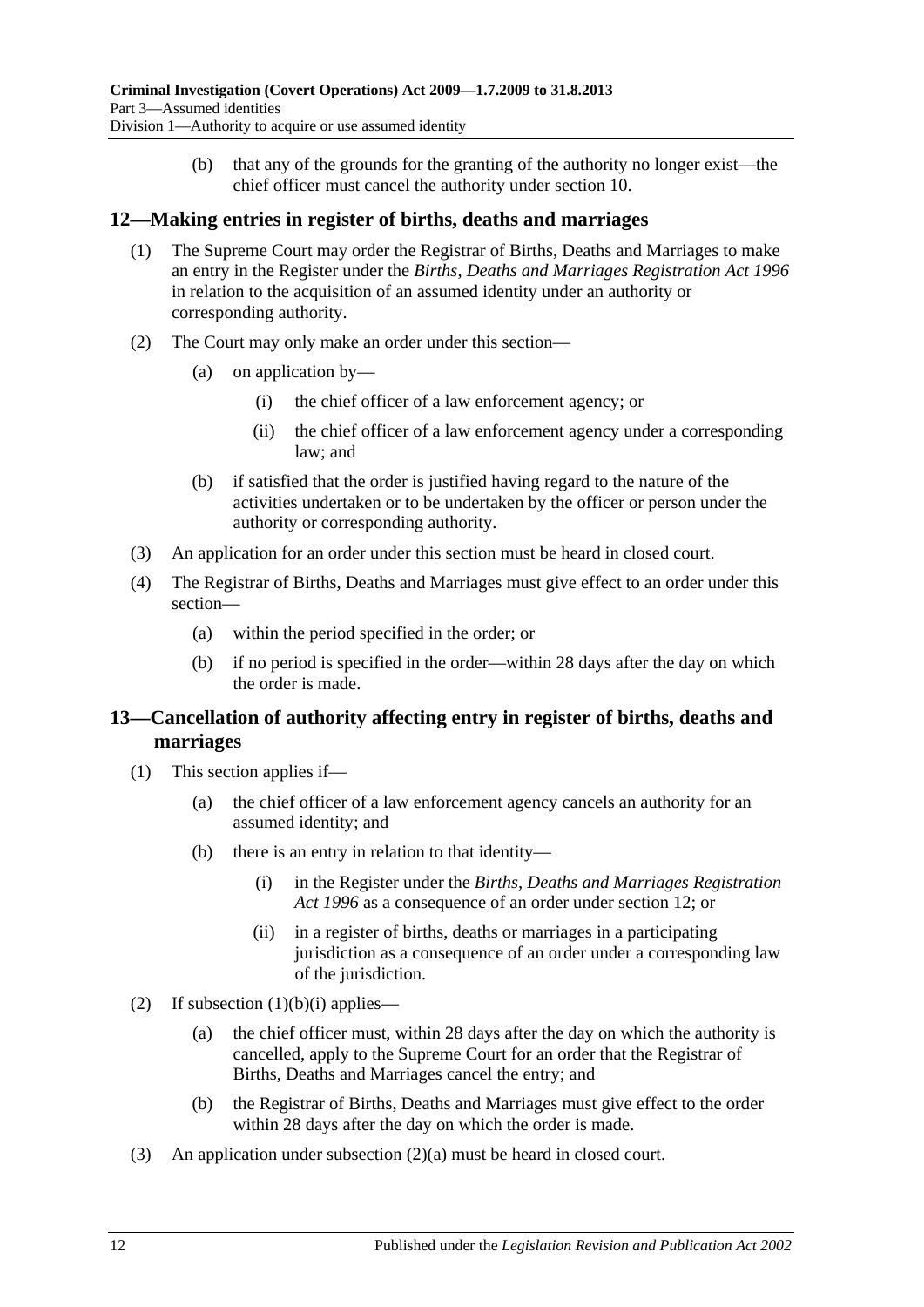(4) If [subsection](#page-11-4) (1)(b)(ii) applies, the chief officer must apply for an order under the corresponding law to cancel the entry within 28 days after the day on which the authority is cancelled.

## <span id="page-12-0"></span>**Division 2—Evidence of assumed identity**

## <span id="page-12-1"></span>**14—Request for evidence of assumed identity**

- (1) Subject to this section, the chief officer of a law enforcement agency who grants an authority under this Part may request the chief officer of an issuing agency specified in the authority—
	- (a) to produce evidence of an assumed identity in accordance with the authority; and
	- (b) to provide the authorised person named in the authority with evidence of the assumed identity.
- (2) A request under this section must specify a reasonable period for compliance with the request.
- (3) The chief officer of—
	- (a) a government issuing agency must comply with a request under this section within the period specified in the request;
	- (b) a non-government issuing agency may comply with a request under this section.
- (4) A request cannot be made under this section for an entry in the Register under the *[Births, Deaths and Marriages Registration Act](http://www.legislation.sa.gov.au/index.aspx?action=legref&type=act&legtitle=Births%20Deaths%20and%20Marriages%20Registration%20Act%201996) 1996*.
- (5) In this section—

*evidence* means evidence similar to that ordinarily produced or given by the issuing authority.

#### <span id="page-12-2"></span>**15—Cancellation of evidence of assumed identity**

- (1) The chief officer of an issuing agency must cancel evidence of an assumed identity produced by the agency if directed in writing to do so by the chief officer for the time being of the law enforcement agency that requested the evidence be produced.
- (2) In this section—

*cancel* includes delete or alter an entry in a record of information.

#### <span id="page-12-3"></span>**16—Legal immunity of officers of issuing agencies**

The chief officer or any other officer of an issuing agency (whether government or non-government) who does something that, apart from this section, would be an offence, is not criminally responsible for the offence if the thing is done to comply with a request under this Division.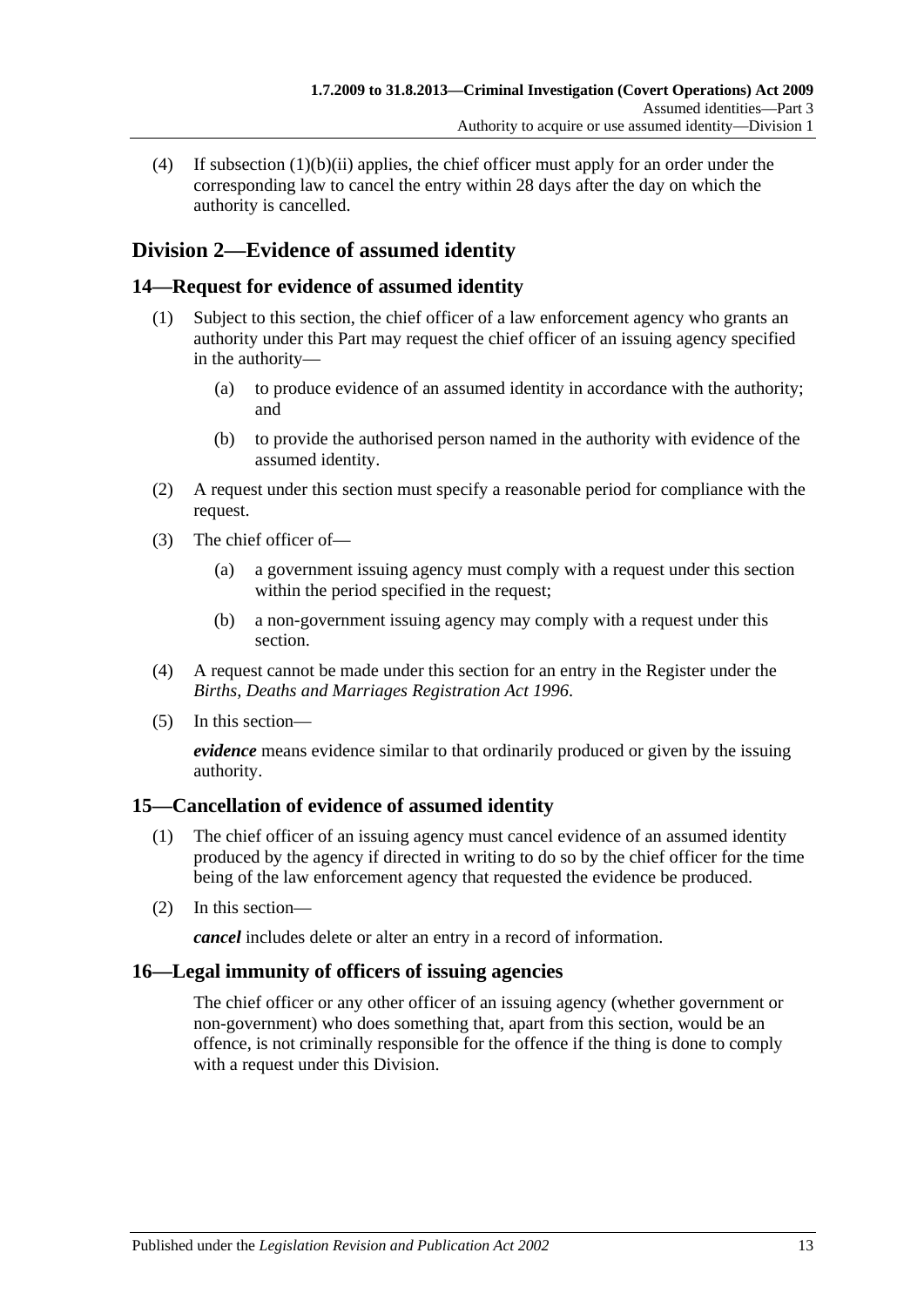#### <span id="page-13-0"></span>**17—Indemnity for issuing agencies and officers**

Where the chief officer of a law enforcement agency makes a request or gives a direction under this Division to the chief officer of an issuing agency (whether government or non-government), the law enforcement agency must indemnify the issuing agency, or an officer of the agency, for any liability incurred by the agency or officer (including reasonable costs) if—

- (a) the liability is incurred because of something done by the agency or officer to comply with the request or direction in the course of duty; and
- (b) the requirements (if any) prescribed by the regulations have been met.

## <span id="page-13-1"></span>**Division 3—Effect of authority**

#### <span id="page-13-2"></span>**18—Assumed identity may be acquired and used**

- (1) An authorised officer may acquire or use (or acquire and use) an assumed identity if the acquisition or use (or acquisition and use) is—
	- (a) in accordance with an authority; and
	- (b) in the course of duty.
- (2) An authorised civilian may acquire or use (or acquire and use) an assumed identity if the acquisition or use (or acquisition and use) is in accordance with—
	- (a) an authority; and
	- (b) any direction by the person's supervisor under the authority.

#### <span id="page-13-3"></span>**19—Legal immunity of authorised persons acting under authority**

Where an authorised person does something (whether in this State or elsewhere) that, apart from this section, would be an offence, the officer or person is not criminally responsible for the offence if—

- (a) the act is done in the course of acquiring or using an assumed identity in accordance with an authority; and
- (b) the act is done—
	- (i) in the case of an authorised officer—in the course of his or her duty; or
	- (ii) in the case of an authorised civilian—in accordance with any direction by his or her supervisor under the authority; and
- (c) doing the act would not be an offence if the assumed identity were the person's real identity.

#### <span id="page-13-4"></span>**20—Indemnity for authorised persons**

Where the chief officer of a law enforcement agency grants an authority, the law enforcement agency must indemnify the authorised person under the authority for any liability incurred by the person (including reasonable costs) because of something done by the person (whether in this State or elsewhere) if—

(a) the act is done in the course of acquiring or using an assumed identity in accordance with the authority; and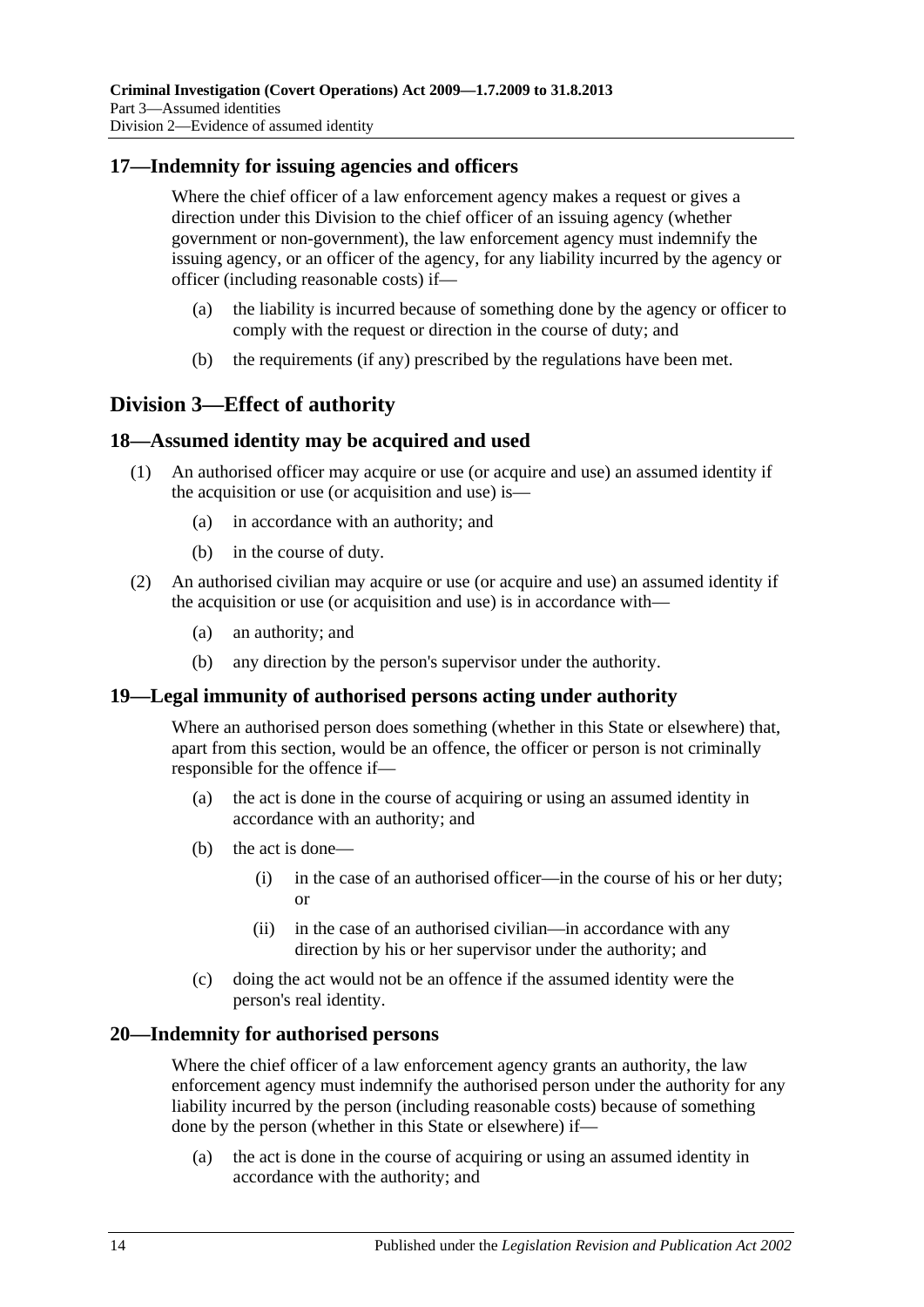- (b) the act is done—
	- (i) in the case of an authorised officer—in the course of his or her duty; or
	- (ii) in the case of an authorised civilian—in accordance with any direction by his or her supervisor under the authority; and
- (c) the requirements (if any) prescribed by the regulations have been met.

## <span id="page-14-0"></span>**21—Particular qualifications**

- (1) [Sections 19](#page-13-3) and [20](#page-13-4) do not apply to anything done by an authorised person if—
	- (a) a particular qualification is needed to do the thing; and
	- (b) the person does not have that qualification.
- (2) This section applies whether or not the person has acquired as evidence of an assumed identity a document indicating that he or she has that qualification.

## <span id="page-14-1"></span>**22—Effect of being unaware of variation or cancellation of authority**

- (1) If an authority has been varied in a way that limits its scope, this Division continues to apply to the authorised person to whom it relates as if it had not been so varied for as long as the person—
	- (a) is unaware of the variation; and
	- (b) is not reckless about the existence of the variation.
- (2) If an authority has been cancelled, this Division continues to apply to the authorised person to whom it related as if it had not been cancelled for as long as the person—
	- (a) is unaware of the cancellation; and
	- (b) is not reckless about the existence of the cancellation.

## <span id="page-14-2"></span>**Division 4—Mutual recognition**

#### <span id="page-14-3"></span>**23—Requests to participating jurisdiction for evidence of assumed identity**

- (1) The chief officer of a law enforcement agency granting an authority may, if the authority authorises a request under this section, request the chief officer of an issuing agency of a participating jurisdiction specified in the authority—
	- (a) to produce evidence of the assumed identity in accordance with the authority; and
	- (b) to give evidence of the assumed identity to the authorised person named in the authority.
- (2) If the chief officer of a law enforcement agency makes a request to the chief officer of an issuing agency of a participating jurisdiction under this section, the law enforcement agency must indemnify the issuing agency, and any officer of the issuing agency, for any liability incurred by the agency or officer (including reasonable costs) if—
	- (a) the liability is incurred because of something done (whether in this State or elsewhere) by the agency or officer to comply with the request in the course of duty; and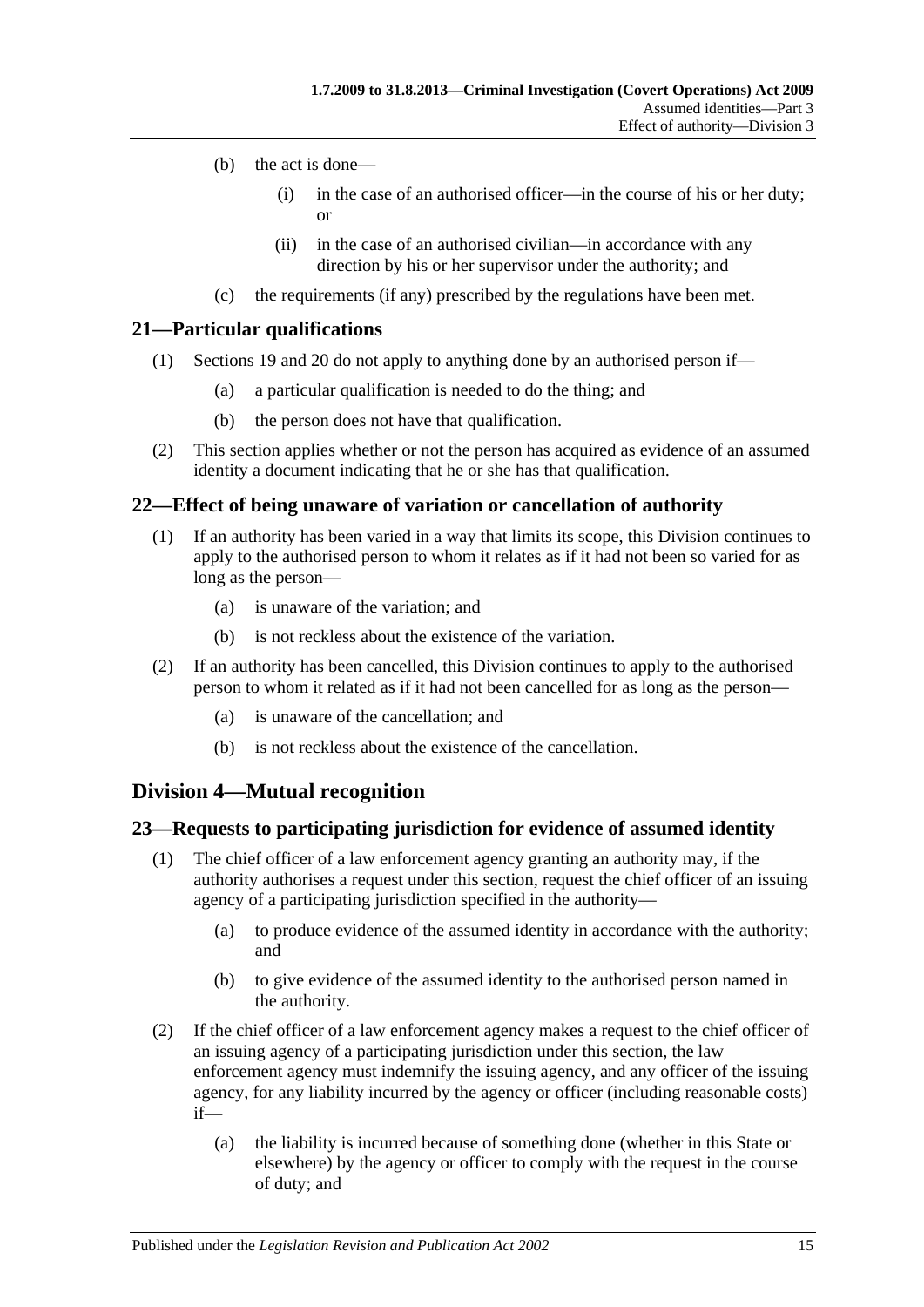(b) the requirements (if any) prescribed by the regulations have been met.

#### <span id="page-15-0"></span>**24—Requests from participating jurisdiction for evidence of assumed identity**

- (1) This section applies if—
	- (a) an authority under a corresponding law authorises a request—
		- (i) to produce evidence of an assumed identity in this State; and
		- (ii) to provide evidence of the assumed identity to the authorised person named in the authority; and
	- (b) the request is made to the chief officer of an issuing agency in this State; and
	- (c) the request specifies a reasonable period for compliance with the request.
- (2) The chief officer of an issuing agency—
	- (a) in the case of a government issuing agency—must comply with any such request within the period specified in the request;
	- (b) in the case of a non-government issuing agency—may comply with any such request.
- (3) The chief officer of an issuing agency that produces evidence of an assumed identity as the result of a request under this section must cancel the evidence if directed in writing to do so by the chief officer for the time being of the law enforcement agency that requested the evidence be produced.
- (4) In this section—

*cancel* includes delete or alter an entry in a record of information.

## <span id="page-15-1"></span>**Division 5—Compliance and monitoring**

#### <span id="page-15-2"></span>**25—Misuse of assumed identity**

- (1) An authorised officer is guilty of an offence if—
	- (a) he or she intentionally, knowingly or recklessly acquires evidence of, or uses, an assumed identity covered by his or her authority; and
	- (b) he or she knows that, or is reckless as to whether, the acquisition or use is not—
		- (i) in accordance with his or her authority; or
		- (ii) in the course of duty.

Maximum penalty: Imprisonment for 2 years.

- (2) An authorised civilian is guilty of an offence if—
	- (a) he or she intentionally, knowingly or recklessly acquires evidence of, or uses, an assumed identity covered by his or her authority; and
	- (b) he or she knows that, or is reckless as to whether, the acquisition or use is not in accordance with—
		- (i) his or her authority; or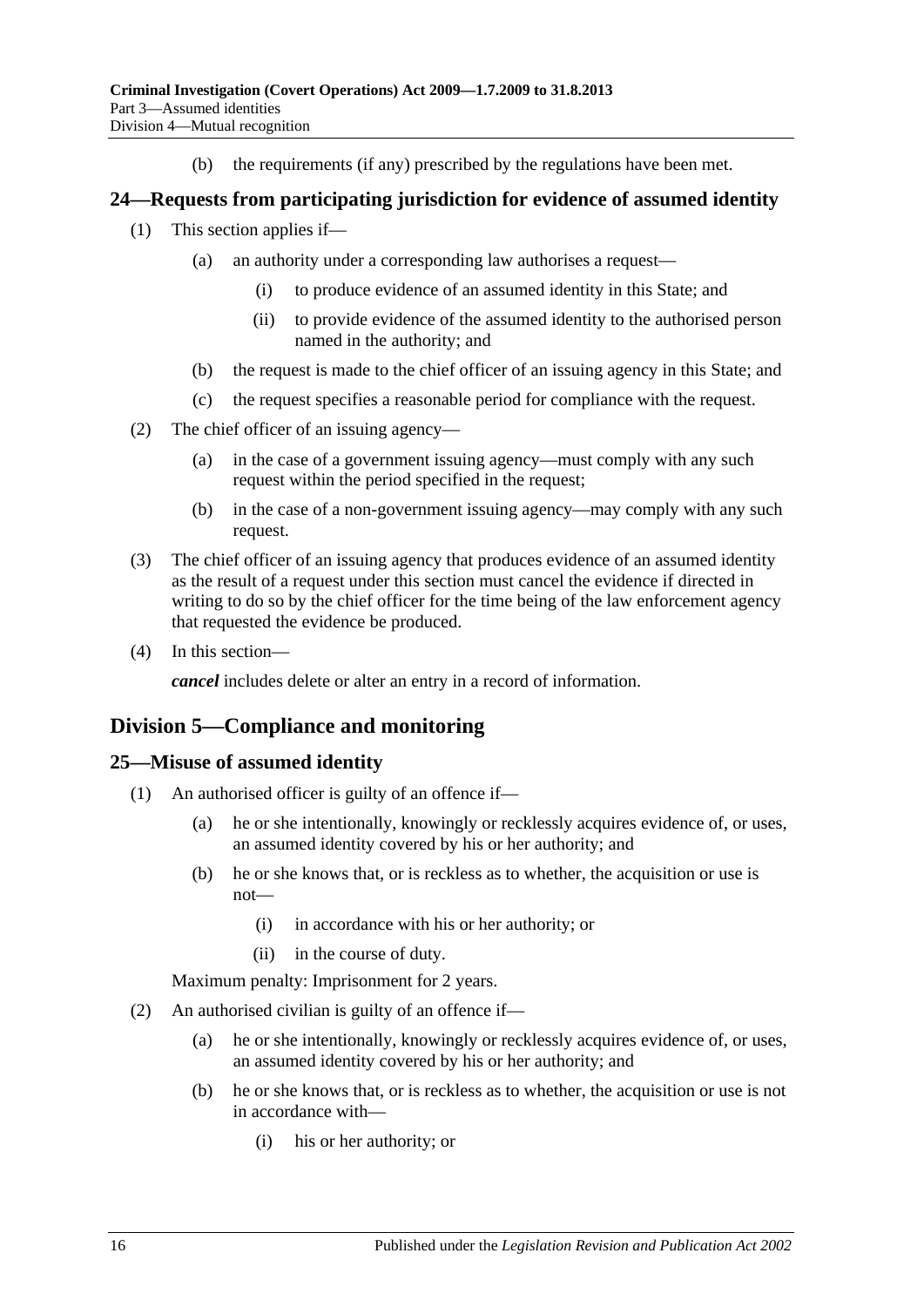(ii) the directions of his or her supervisor under the authority.

Maximum penalty: Imprisonment for 2 years.

#### <span id="page-16-2"></span><span id="page-16-0"></span>**26—Disclosing information about assumed identity**

- (1) A person is guilty of an offence if—
	- (a) the person intentionally, knowingly or recklessly discloses information that the person knows or is reckless as to whether it reveals, or is likely to reveal, that an assumed identity acquired or used by another person is not the other person's real identity; and
	- (b) the person knows, or is reckless as to whether, the disclosure is not made—
		- (i) in connection with the administration or execution of this Act or a corresponding law; or
		- (ii) for the purposes of proceedings arising out of or otherwise related to this Act or a corresponding law or of a report of any such proceedings; or
		- (iii) in accordance with any requirement imposed by law.

Maximum penalty: Imprisonment for 2 years.

- (2) A person is guilty of an offence against this subsection if the person commits an offence against [subsection](#page-16-2) (1) in circumstances in which—
	- (a) the person intends to endanger the health or safety of another or prejudice the effective conduct of an investigation or intelligence gathering in relation to criminal activity; or
	- (b) the person knows, or is reckless as to whether, the disclosure of the information—
		- (i) endangers or will endanger the health or safety of another; or
		- (ii) prejudices or will prejudice the effective conduct of an investigation or intelligence gathering in relation to criminal activity.

Maximum penalty: Imprisonment for 10 years.

#### <span id="page-16-3"></span><span id="page-16-1"></span>**27—Record keeping**

- (1) The chief officer of a law enforcement agency must cause appropriate records to be kept about the operation of this Part in respect of the agency.
- (2) For the purposes of [subsection](#page-16-3) (1), the records of the agency must include the following information in respect of each authority granted, varied or cancelled under this Part:
	- (a) the date on which the authority was granted, varied or cancelled and the name of the person who granted, varied or cancelled the authority;
	- (b) the name of the authorised person under the authority, together with details of the assumed identity to which the authority applies;
	- (c) details of any request made to an issuing agency under [section](#page-12-1) 14 in respect of the authority;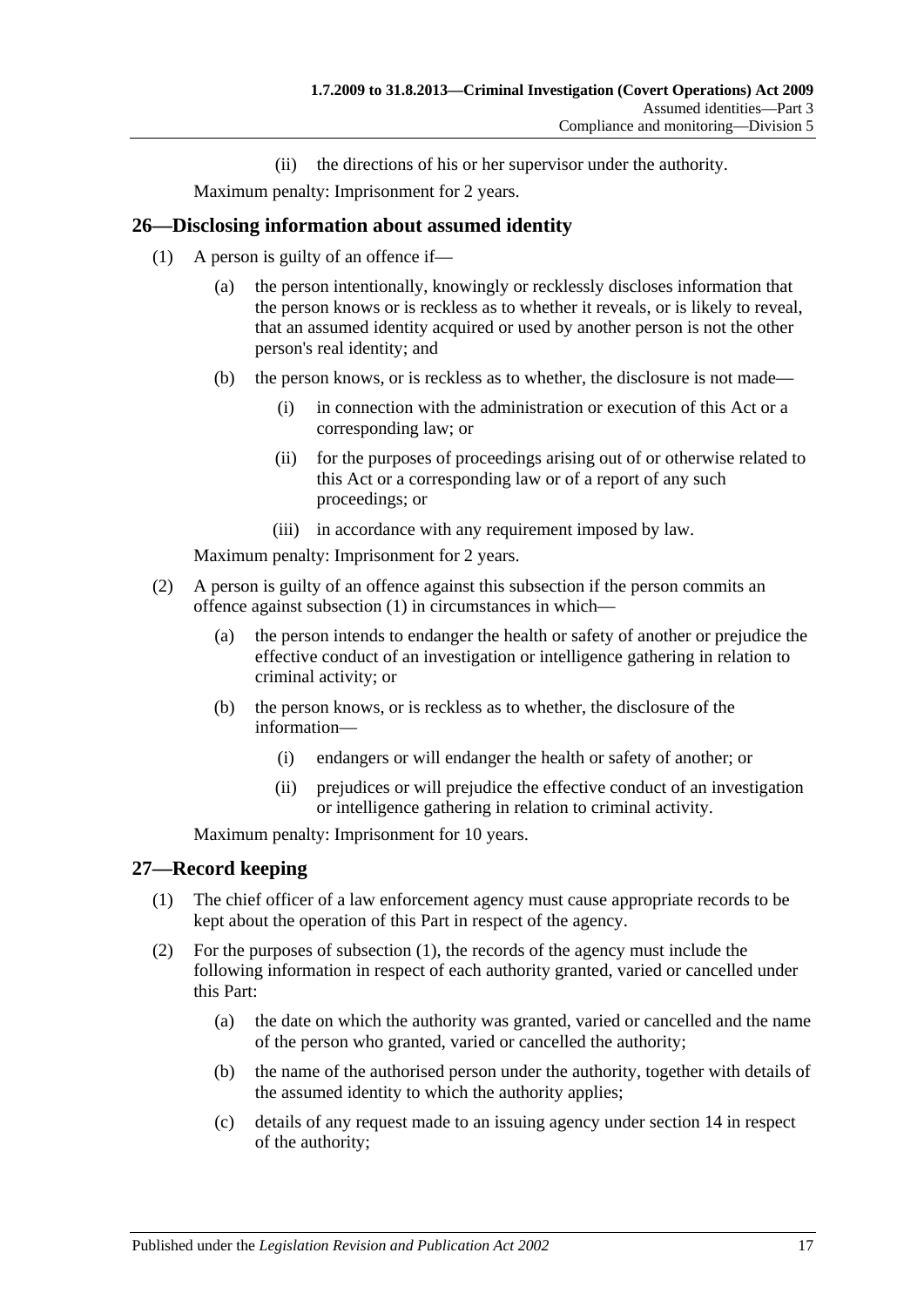- (d) the general nature of the duties undertaken by the authorised person under the assumed identity;
- (e) general details of relevant financial transactions entered into using the assumed identity;
- (f) details of the annual reviews of the authority.

#### <span id="page-17-0"></span>**28—Audit of records**

- (1) The chief officer of a law enforcement agency must arrange for the records kept for each authority in respect of the agency to be audited—
	- (a) at least once every 6 months while the authority is in force; and
	- (b) at least once in the 6 months following the cancellation or expiry of the authority.
- (2) An audit must be conducted by a person appointed by the chief officer.
- (3) The person appointed to conduct an audit—
	- (a) may but need not be an officer of the law enforcement agency;
	- (b) must not be a person—
		- (i) who granted, varied or cancelled any of the authorities to which the records relate; or
		- (ii) who is or was an authorised person under any of the authorities to which the records relate.
- (4) The results of an audit are to be reported to the chief officer.

## <span id="page-17-1"></span>**Division 6—Delegation**

#### <span id="page-17-2"></span>**29—Delegation**

- (1) Despite any other Act or law to the contrary, the functions of a chief officer of a law enforcement agency under this Part may not be delegated to any other person except as provided by this section.
- (2) A chief officer of a law enforcement agency may delegate to a senior officer of the agency any of the chief officer's functions under this Part.
- (3) No more than 4 delegations may be in force under this section at any 1 time in respect of any 1 law enforcement agency.
- (4) In this section—

#### *senior officer* means—

- (a) in relation to SA Police—a police officer of or above the rank of Superintendent;
- (b) in relation to the Australian Crime Commission—
	- (i) the Director National Operations; or
	- (ii) a Director; or
	- (iii) the General Manager National Operations; or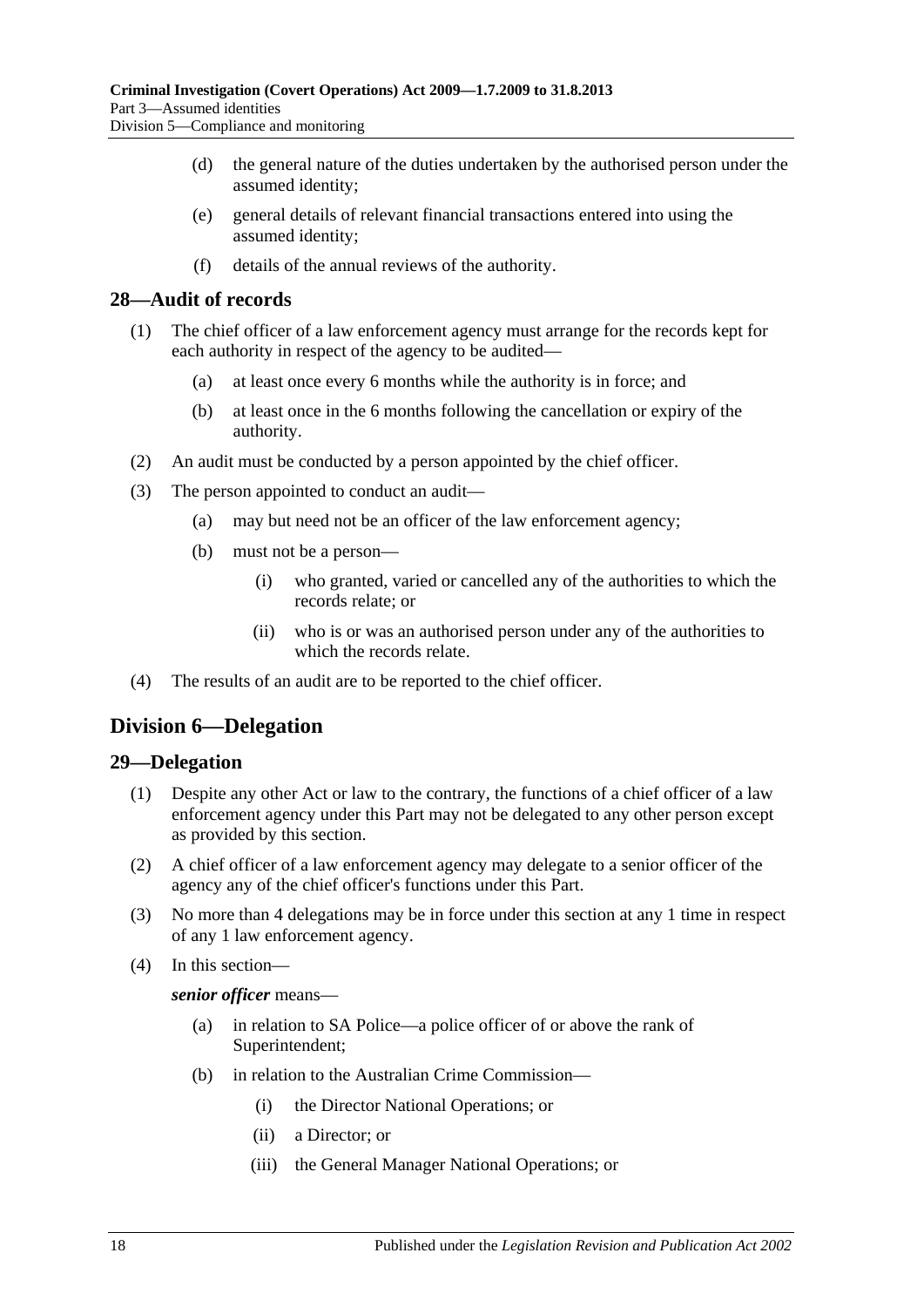(iv) a member of staff of the Australian Crime Commission who is an SES employee or acting SES employee (within the meaning of the *Australian Crime Commission Act 2002* of the Commonwealth) and who holds a position that is prescribed by the regulations for the purposes of this definition.

## <span id="page-18-0"></span>**Part 4—Witness identity protection**

## <span id="page-18-1"></span>**Division 1—Interpretation**

#### <span id="page-18-2"></span>**30—Interpretation**

For the purposes of this Part—

- (a) a charge against a person for an offence is *outstanding* until the charge is finally dealt with in any of the following ways:
	- (i) the charge is withdrawn;
	- (ii) the charge is dismissed by a court;
	- (iii) the person is discharged by a court following a preliminary examination;
	- (iv) the person is acquitted or found guilty of the offence;
	- (v) the person is declared under Part 8A of the *[Criminal Law](http://www.legislation.sa.gov.au/index.aspx?action=legref&type=act&legtitle=Criminal%20Law%20Consolidation%20Act%201935)  [Consolidation Act](http://www.legislation.sa.gov.au/index.aspx?action=legref&type=act&legtitle=Criminal%20Law%20Consolidation%20Act%201935) 1935* to be liable to supervision;
	- (vi) in any other case—when proceedings relating to the charge are otherwise concluded or terminated; and
- (b) anything permitted to be done by a party to proceedings may be done by the party's lawyer; and
- (c) any requirement to give something to a party to proceedings is satisfied by giving the thing to the party's lawyer.

## <span id="page-18-3"></span>**Division 2—Witness identity protection certificates for local operatives**

## <span id="page-18-4"></span>**31—Chief officer may give witness identity protection certificate to local operative**

- <span id="page-18-5"></span>(1) The chief officer of a law enforcement agency may give a certificate in respect of a local operative in relation to proceedings (a *witness identity protection certificate*) if—
	- (a) the local operative is, or may be, required to give evidence in the proceedings; and
	- (b) the chief officer is satisfied on reasonable grounds that the disclosure in the proceedings of the local operative's identity or where the local operative lives is likely—
		- (i) to endanger the safety of the local operative or another person; or
		- (ii) to prejudice an investigation.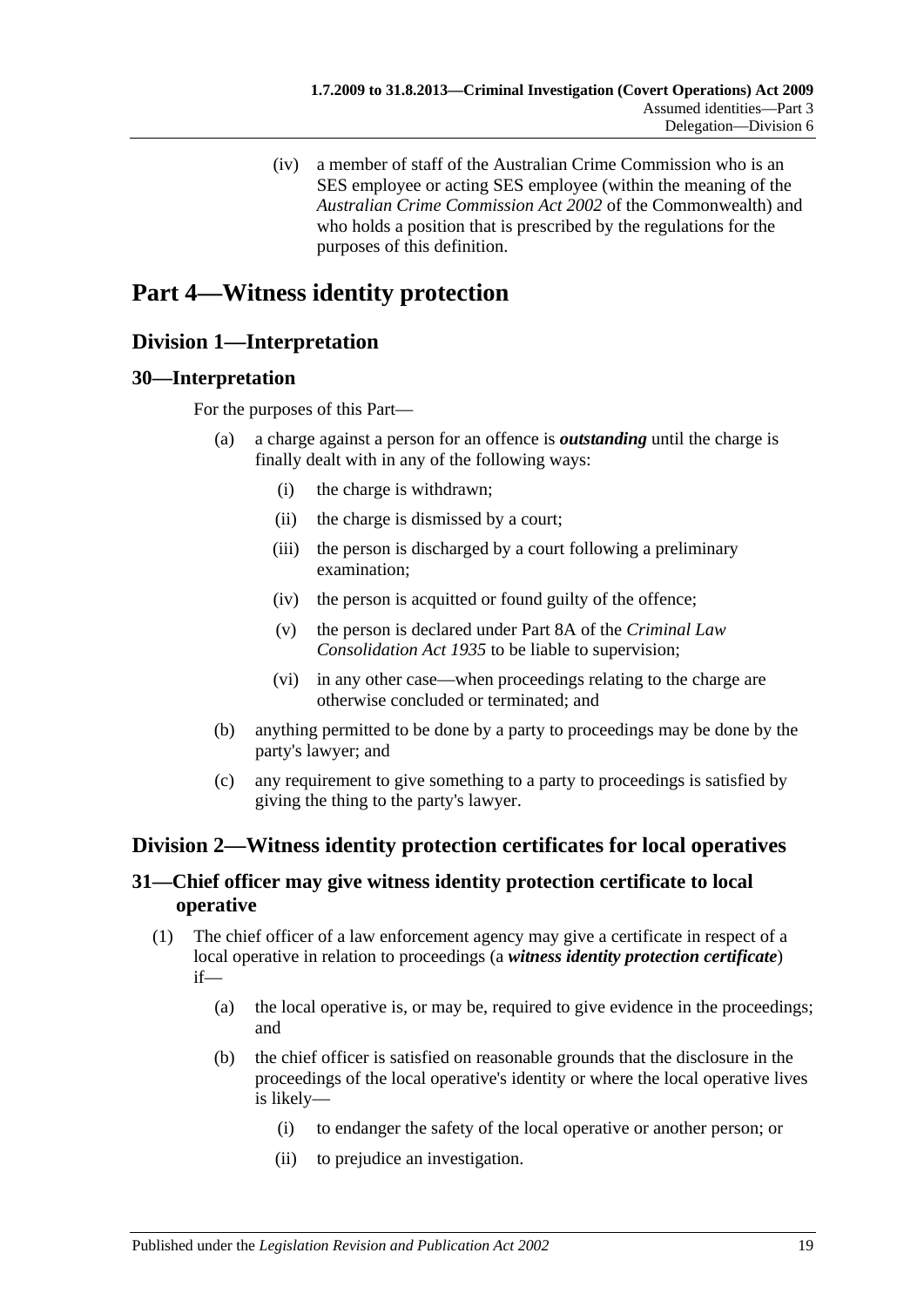- (2) The chief officer may not give a witness identity protection certificate in respect of the local operative until the chief officer has received the following information from the local operative verified by statutory declaration:
	- (a) whether he or she has ever been convicted or found guilty of an offence (in this State or elsewhere) and, if so, particulars of each offence;
	- (b) whether any charges against the local operative for an offence are pending or outstanding (in this State or elsewhere) and, if so, particulars of each charge;
	- (c) if the local operative is or was a law enforcement officer—
		- (i) whether he or she has ever been found guilty of professional misconduct and, if so, particulars of each finding; and
		- (ii) whether to his or her knowledge any allegations of professional misconduct against him or her are outstanding and, if so, particulars of each allegation;
	- (d) whether to the local operative's knowledge a court (in this State or elsewhere) has ever made any adverse comment about his or her credibility and, if so, particulars of the comment;
	- (e) whether the local operative has ever made a false representation when the truth was required and, if so, particulars of the representation;
	- (f) particulars of anything else known to the local operative that may be relevant to his or her credibility.
- <span id="page-19-1"></span>(3) A person cannot be compelled to disclose or produce a statutory declaration made under this section in any proceedings.
- (4) However, [subsection \(3\)](#page-19-1) does not apply to—
	- (a) proceedings for perjury or otherwise in respect of the falsity of the statutory declaration; or
	- (b) proceedings of a disciplinary nature against a law enforcement officer; or
	- (c) investigations or inquiries by a person or body in any jurisdiction having jurisdiction to investigate or inquire into the conduct of a law enforcement officer.
- (5) The chief officer must make all reasonable enquiries to enable him or her to ascertain the information required to be included in the certificate under this Part.

#### <span id="page-19-2"></span><span id="page-19-0"></span>**32—Protection of decision to give witness identity protection certificate**

- (1) A decision to give a witness identity protection certificate—
	- (a) is final; and
	- (b) cannot be appealed against, reviewed, called into question, quashed or invalidated in any court.
- (2) [Subsection \(1\)](#page-19-2) does not prevent a decision to give a witness identity protection certificate from being called into question in the course of any proceedings of a disciplinary nature against the person who made the decision.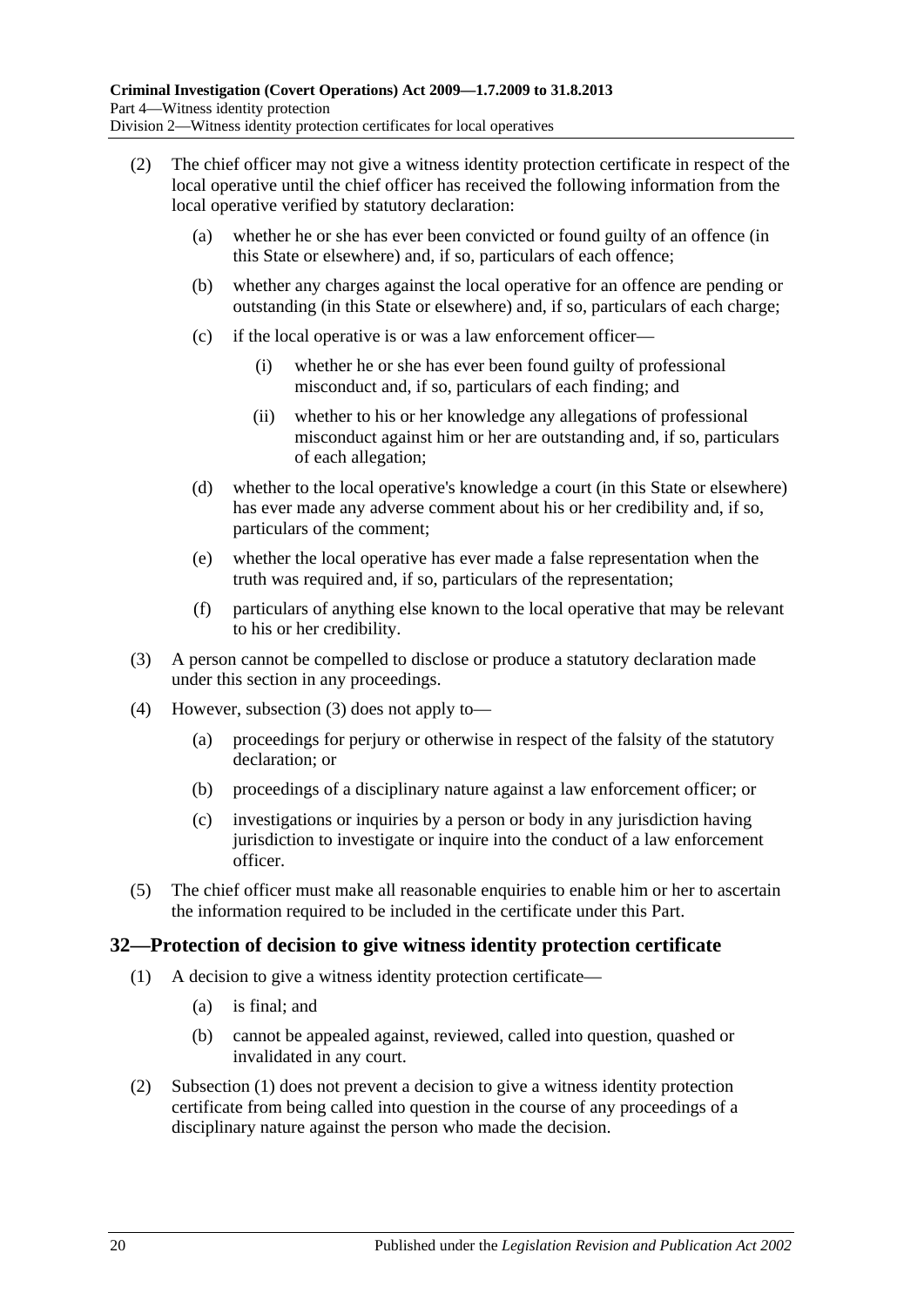### <span id="page-20-0"></span>**33—Form of witness identity protection certificate**

- <span id="page-20-2"></span>(1) The chief officer of a law enforcement agency must ensure that a witness identity protection certificate given in respect of a local operative in relation to proceedings includes the following information:
	- (a) the name of the law enforcement agency of which he or she is the chief officer;
	- (b) the date on which the certificate is given;
	- (c) the grounds for giving the certificate;
	- (d) if the local operative—
		- (i) is known to a party to the proceedings or a party's lawyer by a name other than the local operative's real name—that name (the *assumed name*); or
		- (ii) is not known to any party to the proceedings or any party's lawyer by a name—the local operative's court name for the proceedings;
	- (e) the period during which the local operative was involved in the investigation to which the proceedings relate;
	- (f) whether the local operative has ever been convicted or found guilty of an offence (in this State or elsewhere) and, if so, particulars of each offence;
	- (g) whether any charges against the local operative for an offence are pending or outstanding (in this State or elsewhere) and, if so, particulars of each charge;
	- (h) if the local operative is or was a law enforcement officer—
		- (i) whether the local operative has ever been found guilty of professional misconduct and, if so, particulars of each finding; and
		- (ii) whether to the local operative's knowledge any allegations of professional misconduct against him or her are outstanding and, if so, particulars of each allegation;
	- (i) whether, to the knowledge of the person giving the certificate, a court (in this State or elsewhere) has ever made any adverse comment about the local operative's credibility and, if so, particulars of the comment;
	- (j) whether, to the knowledge of the person giving the certificate, the local operative has ever made a false representation when the truth was required and, if so, particulars of the representation;
	- (k) if there is anything else known to the person giving the certificate that may be relevant to the local operative's credibility, particulars of the thing.
- (2) A witness identity protection certificate must not contain information that may allow the local operative's identity, or where the local operative lives, to be revealed.

## <span id="page-20-1"></span>**34—Cancellation of witness identity protection certificate**

(1) If, in relation to proceedings, the chief officer of a law enforcement agency considers that it is no longer necessary or appropriate to prevent the disclosure of the identity of a local operative or where he or she lives, the chief officer may cancel a witness identity protection certificate in respect of the local operative.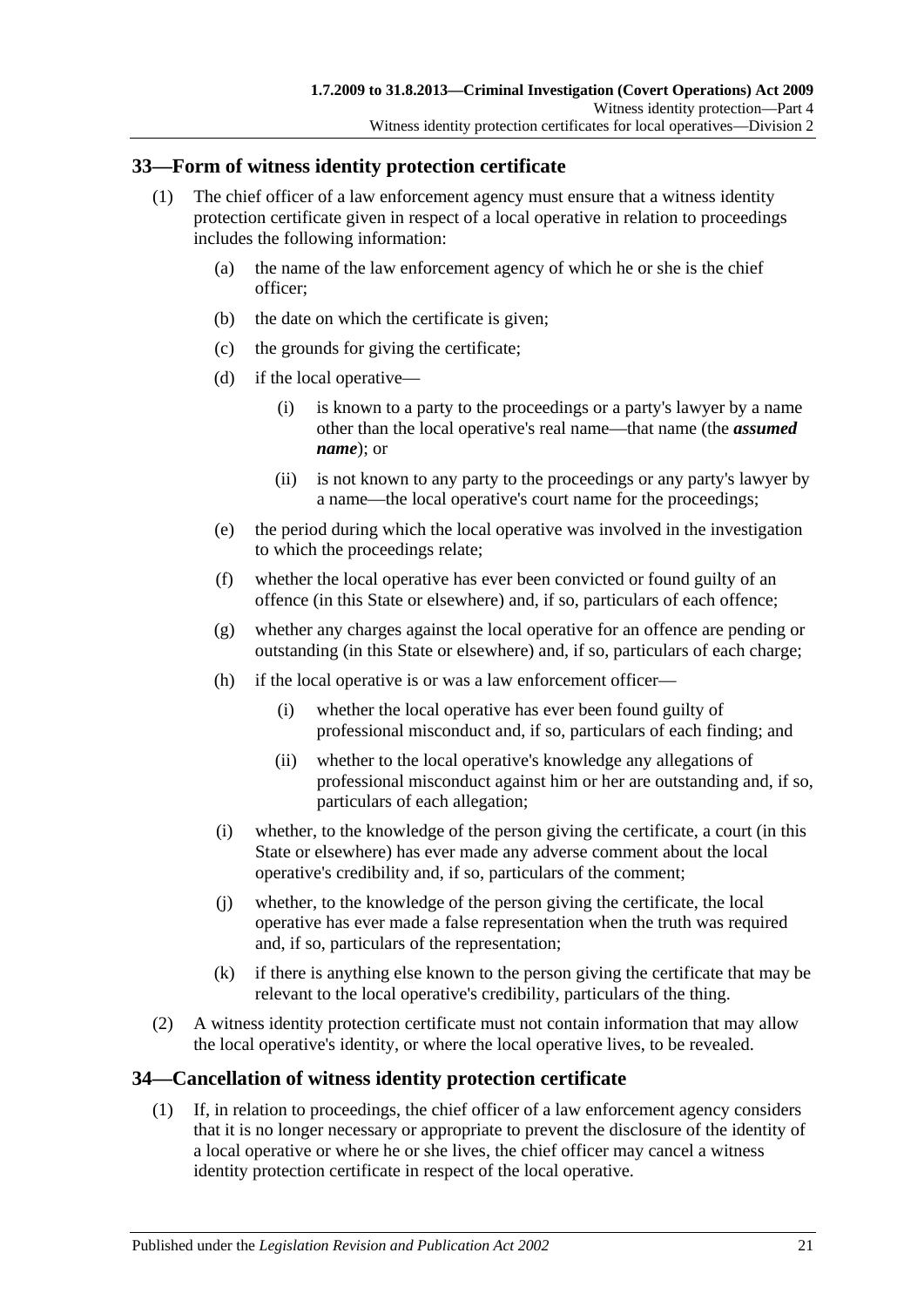(2) If a witness identity protection certificate is cancelled after it has been filed in court under [section](#page-21-3) 37, the chief officer must immediately give written notice to the court and each party to the proceedings that the certificate has been cancelled.

## <span id="page-21-0"></span>**35—Permission to give information disclosing operative's identity etc**

- (1) Where the chief officer of a law enforcement agency gives a witness identity protection certificate in respect of a local operative in relation to proceedings, the chief officer may, if he or she considers it necessary or appropriate for information that discloses, or may lead to the disclosure of, the local operative's identity or where he or she lives to be given otherwise than in the proceedings, give written permission to a person to give the information.
- (2) The permission—
	- (a) must—
		- (i) identify the person who may give the information; and
		- (ii) identify the person to whom the information may be given; and
		- (iii) specify the information that may be given; and
	- (b) may specify how the information may be given.

## <span id="page-21-1"></span>**Division 3—Use of witness identity protection certificates in proceedings**

#### <span id="page-21-2"></span>**36—Application and interpretation of Division**

- (1) This Division applies to proceedings in this State in which an operative is, or may be, required to give evidence obtained as an operative.
- (2) To remove any doubt, this Division does not affect the operation of the common law in relation to the protection of the identity of a person who is not an operative who gives or intends to give evidence in proceedings in this State.
- (3) In this Division—

#### *witness identity protection certificate* means—

- (a) a witness identity protection certificate given in respect of a local operative; or
- (b) an interstate witness identity protection certificate,

as the case requires.

#### <span id="page-21-3"></span>**37—Filing and effect of filing of witness identity protection certificate in court**

- (1) A witness identity protection certificate for an operative in relation to proceedings in this State must be filed in court before the operative gives evidence in the proceedings.
- (2) A person who files a witness identity protection certificate in court under this section must serve a copy of the certificate—
	- (a) on each party to the proceedings at least 14 days (or such shorter period as may be agreed by the parties) before the day on which the operative is to give evidence; and
	- (b) by order of the court—on any other person specified in the order.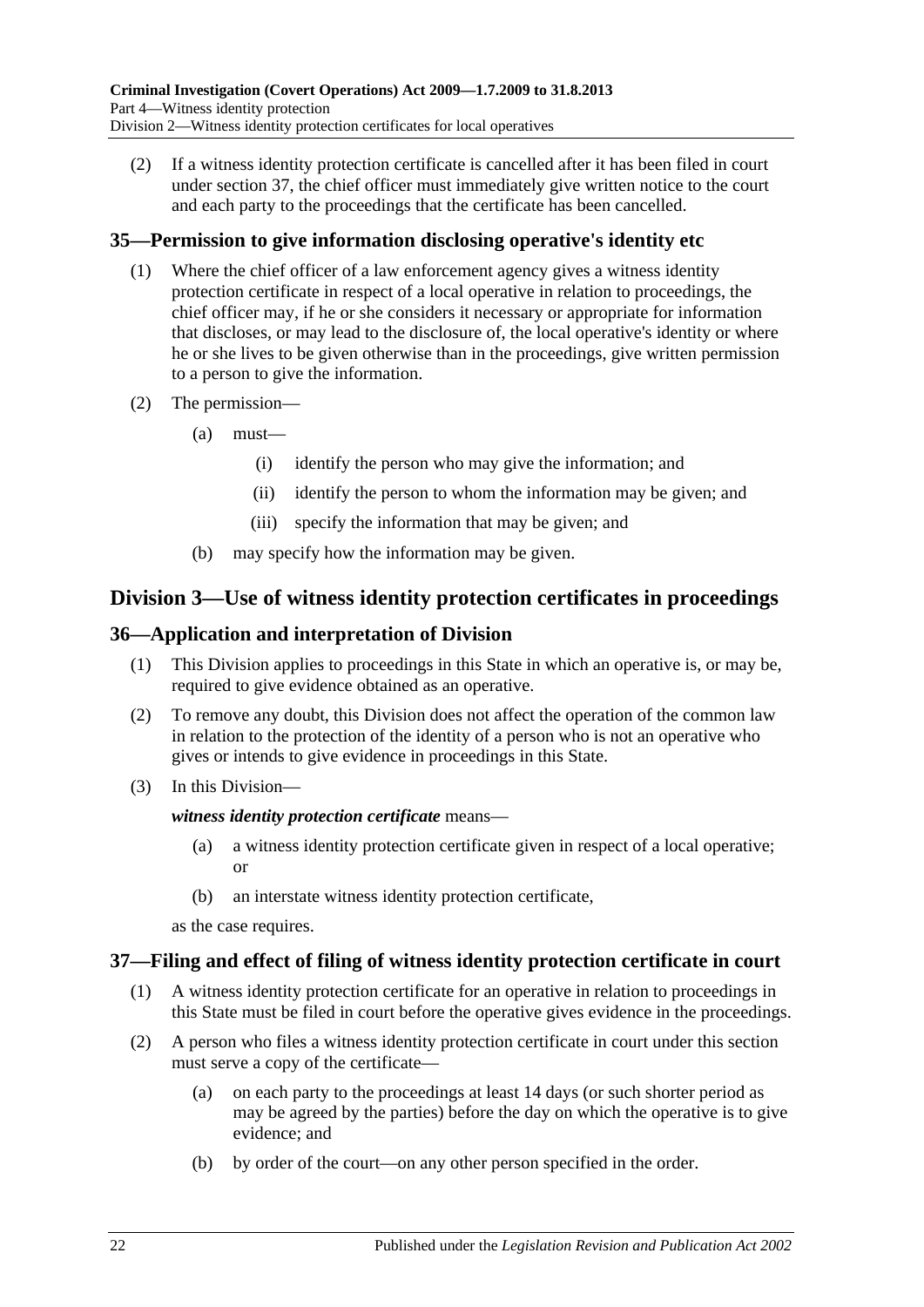- $(3)$  If—
	- (a) a witness identity protection certificate given in respect of an operative is filed under this section; and
	- (b) either—
		- (i) a copy of the certificate is served in accordance with this section; or
		- (ii) the court gives permission for this section to apply despite non-compliance with this section,

#### then—

- (c) the operative may give evidence in the proceedings under the assumed name, or court name, specified in the certificate; and
- (d) subject to this Division—
	- (i) a question must not be asked of a witness (including the operative) that may lead to the disclosure of the operative's identity or where the operative lives; and
	- (ii) a witness (including the operative) cannot be required to (and must not) answer a question, give evidence or provide information that discloses, or may lead to the disclosure of, the operative's identity or where the operative lives; and
	- (iii) a person involved in the proceedings must not make a statement that discloses, or may lead to the disclosure of, the operative's identity or where the operative lives.
- (4) The presiding officer in proceedings in a court in which a witness identity protection certificate in respect of an operative has been filed may require the operative—
	- (a) to disclose his or her true identity to the presiding officer; and
	- (b) to provide the presiding officer with photographic evidence of that identity.
- <span id="page-22-1"></span><span id="page-22-0"></span>(5) For the purposes of this section, a *person involved in proceedings* includes—
	- (a) the court; and
	- (b) a party to the proceedings; and
	- (c) a person given permission to be heard or make submissions in the proceedings; and
	- (d) a lawyer representing a person referred to in [paragraph](#page-22-0) (b) or [\(c\)](#page-22-1) or a lawyer assisting the court in the proceedings; and
	- (e) any other officer of the court or person assisting the court in the proceedings; and
	- (f) a person acting in the execution of any process or the enforcement of any order in the proceedings.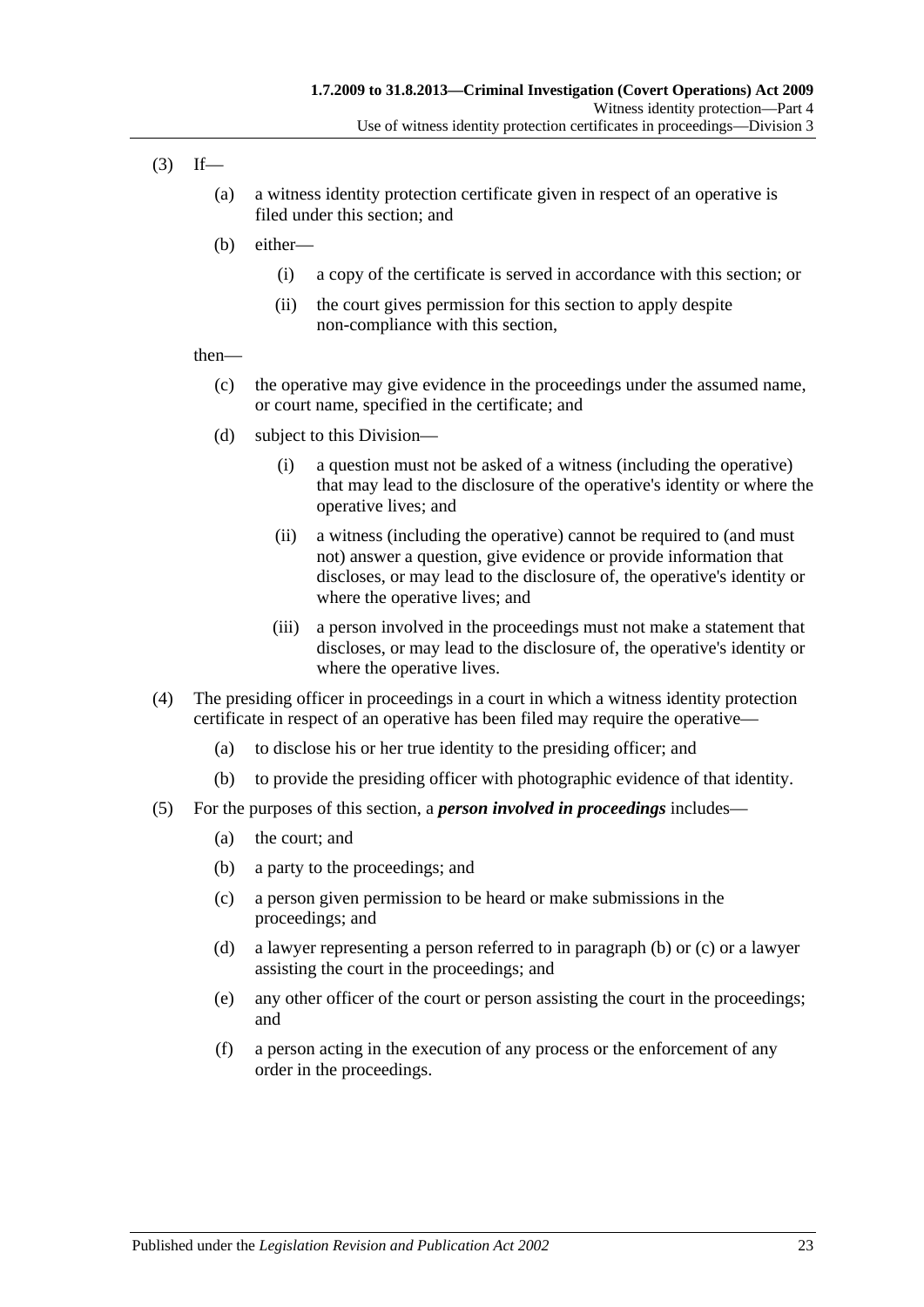### <span id="page-23-0"></span>**38—Orders to protect operative's identity etc**

- (1) The court in which a witness identity protection certificate is filed may make any order it considers necessary or desirable to protect the identity of the operative in respect of whom the certificate has been filed or to prevent the disclosure of where the operative lives.
- <span id="page-23-3"></span>(2) A person is guilty of an offence if—
	- (a) the person knows, or is reckless as to whether, an order has been made under this section; and
	- (b) the person intentionally, knowingly or recklessly contravenes the order.

Maximum penalty: Imprisonment for 2 years.

(3) [Subsection \(2\)](#page-23-3) does not limit the court's power to punish for contempt.

#### <span id="page-23-1"></span>**39—Directions to jury**

Subject to section [40\(4\)\(b\),](#page-24-1) if an operative in respect of whom a witness identity protection certificate has been filed in court in relation to proceedings gives evidence in the proceedings, the court must (unless it considers it inappropriate) direct the jury not to give the operative's evidence any more or less weight, or draw any adverse inferences against the defendant or another party to the proceedings because the certificate has been filed or the court has made an order under [section](#page-23-0) 38.

## <span id="page-23-2"></span>**40—Application for disclosure of operative's identity etc in proceedings**

- (1) If a witness identity protection certificate in respect of an operative has been filed in a court in relation to proceedings, a party to the proceedings or a lawyer assisting the court in the proceedings may, at any time after the certificate has been filed, apply to the court—
	- (a) for permission—
		- (i) to ask a question of a witness (including the operative) that may lead to the disclosure of the operative's identity or where the operative lives; or
		- (ii) for a person involved in the proceedings to make a statement that discloses, or may lead to the disclosure of, the operative's identity or where the operative lives; or
	- (b) for an order requiring a witness (including the operative) to answer a question, give evidence or provide information that discloses, or may lead to the disclosure of, the operative's identity or where the operative lives.
- (2) An application under this section must be heard in the absence of the jury (if any).
- (3) The court may give permission or make an order under this section if (and only if) the court is satisfied that—
	- (a) there is evidence that, if accepted, would substantially call into question the operative's credibility; and
	- (b) it would be impractical to test properly the credibility of the operative without risking the disclosure of, or disclosing, the operative's identity or where the operative lives; and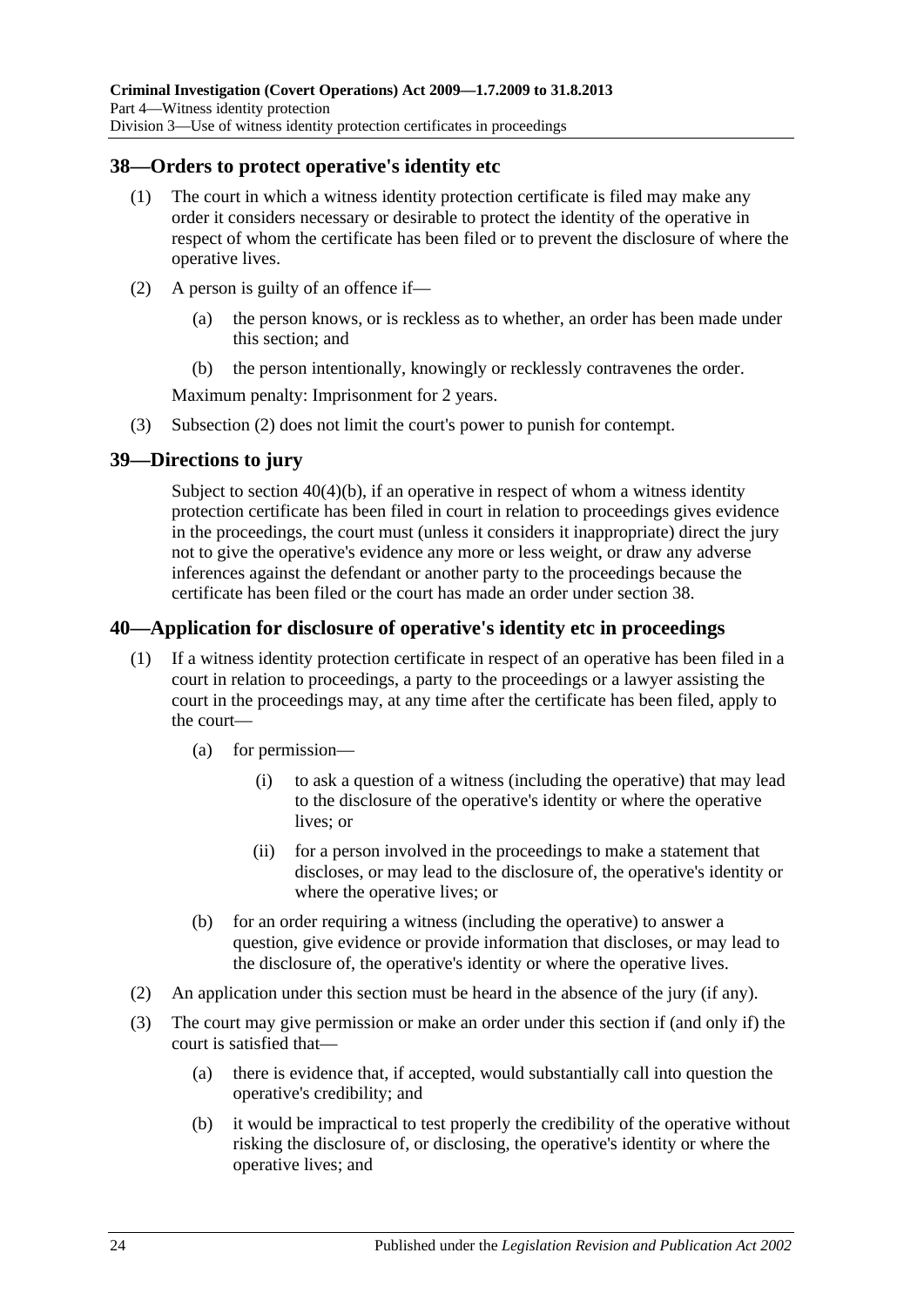- (c) it is in the interests of justice that the operative's credibility be tested.
- (4) Each party to the proceedings must be informed of any proposal by the court to give permission or make an order under this section and, if the proposed permission or order relates to a witness who is the operative in respect of whom the witness identity protection certificate has been filed—
	- (a) if the witness has not yet given evidence in the proceedings—the party calling the witness must be given the opportunity to withdraw the witness (in which case, the permission or order relating to that witness lapses);
	- (b) if the witness has already given evidence in the proceedings—the court may, and if a party so requests must, warn the jury of the need for caution in determining whether to accept the evidence and the weight to be given to it.
- <span id="page-24-1"></span>(5) Unless the court considers that the interests of justice require otherwise, the court must be closed—
	- (a) when an application is made under this section; and
	- (b) if permission is given or an order made in response to the application—when the evidence is given or information provided that discloses, or may lead to the disclosure of, the operative's identity or where the operative lives.
- (6) The court must make an order suppressing the publication of anything said—
	- (a) when an application is made under this section; and
	- (b) if permission is given or an order made in response to the application—when the evidence is given or information provided that discloses, or may lead to the disclosure of, the operative's identity or where the operative lives.
- (7) The court may, under this section, make any other order it considers appropriate to protect the operative's identity or to prevent the disclosure of where the operative lives.
- (8) Nothing in this section prevents the taking of a transcript of court proceedings but the court may make an order for how the transcript is to be dealt with, including an order suppressing its publication.
- <span id="page-24-2"></span>(9) A person is guilty of an offence if—
	- (a) the person knows, or is reckless as to whether, an order has been made under this section; and
	- (b) the person intentionally, knowingly or recklessly contravenes the order.

Maximum penalty: Imprisonment for 2 years.

(10) [Subsection \(9\)](#page-24-2) does not limit the court's power to punish for contempt.

#### <span id="page-24-3"></span><span id="page-24-0"></span>**41—Offences**

- (1) A person commits an offence if—
	- (a) a witness identity protection certificate in respect of an operative has been given; and
	- (b) the person knows, or is reckless as to whether, the certificate has been given; and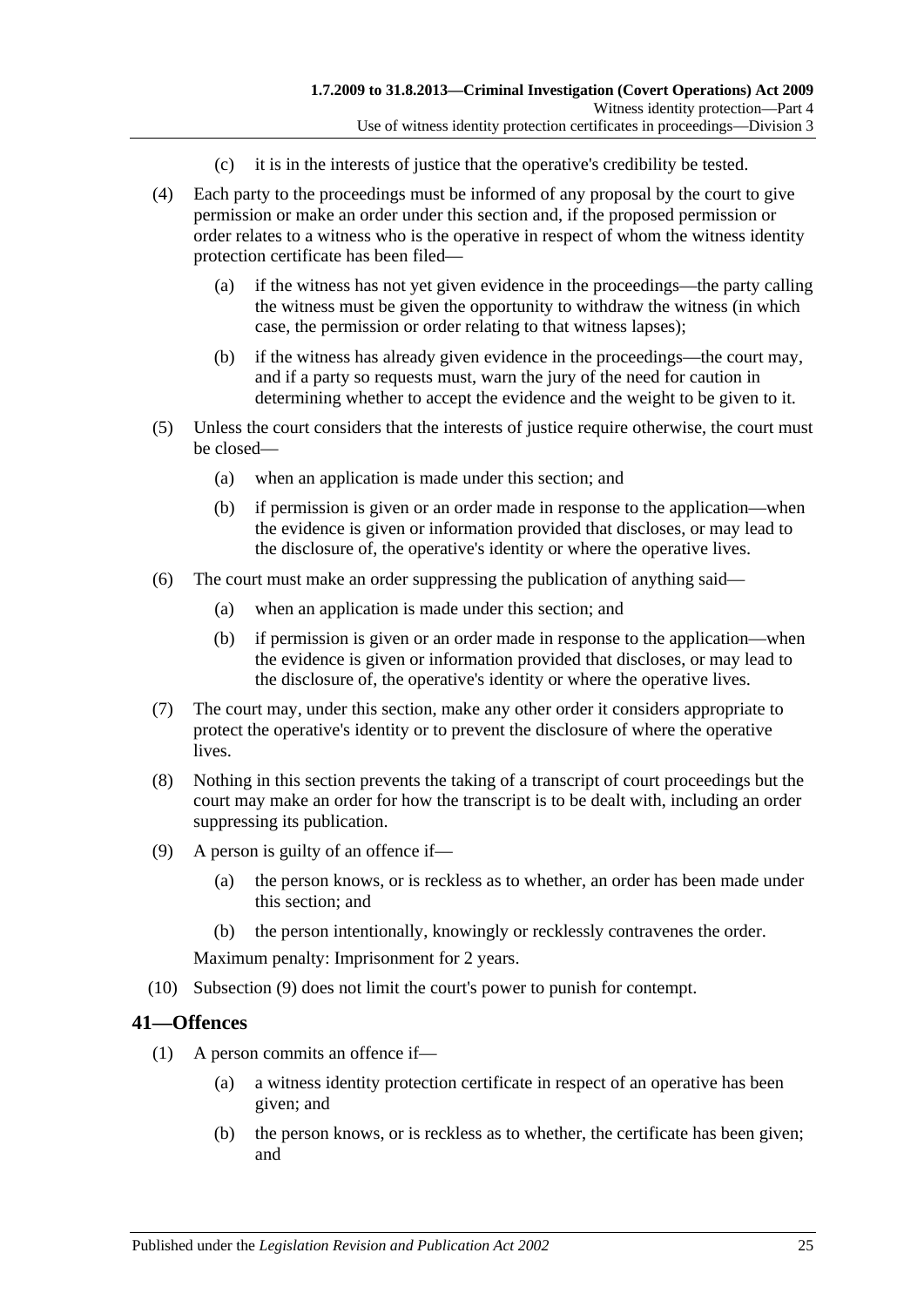- (c) the person intentionally, knowingly or recklessly does something (the *disclosure action*) that discloses, or is likely to lead to the disclosure of, the operative's identity or where the operative lives; and
- (d) the person knows, or is reckless as to whether, the certificate has not been cancelled (whether under this Act or a corresponding law) before the person does the disclosure action; and
- (e) the person knows, or is reckless as to whether—
	- (i) the disclosure action is not permitted under this Act; or
	- (ii) the disclosure action is not authorised under a corresponding law.

Maximum penalty: Imprisonment for 2 years.

- (2) A person is guilty of an offence against this subsection if the person commits an offence against [subsection](#page-24-3) (1) in circumstances in which the person—
	- (a) intends to endanger the health or safety of another or prejudice the effective conduct of an investigation; or
	- (b) knows, or is reckless as to whether, the disclosure action—
		- (i) endangers or will endanger the health or safety of another; or
		- (ii) prejudices or will prejudice the effective conduct of an investigation.

Maximum penalty: Imprisonment for 10 years.

## <span id="page-25-0"></span>**Division 4—Delegation**

#### <span id="page-25-1"></span>**42—Delegation**

- (1) Despite any other Act or law to the contrary, the functions of a chief officer of a law enforcement agency under this Part may not be delegated to any other person except as provided by this Division.
- (2) A chief officer of a law enforcement agency may delegate any of the chief officer's functions under this Part (except this power of delegation) to a senior officer of the agency.
- (3) In this Division—

*senior officer* means—

- (a) in relation to SA Police—a Deputy Commissioner;
- (b) in relation to the Australian Crime Commission—
	- (i) the Director National Operations; or
	- (ii) the General Manager National Operations; or
	- (iii) a member of staff of the Australian Crime Commission who is an SES employee or acting SES employee (within the meaning of the *Australian Crime Commission Act 2002* of the Commonwealth) and who holds a position that is prescribed by the regulations for the purposes of this definition.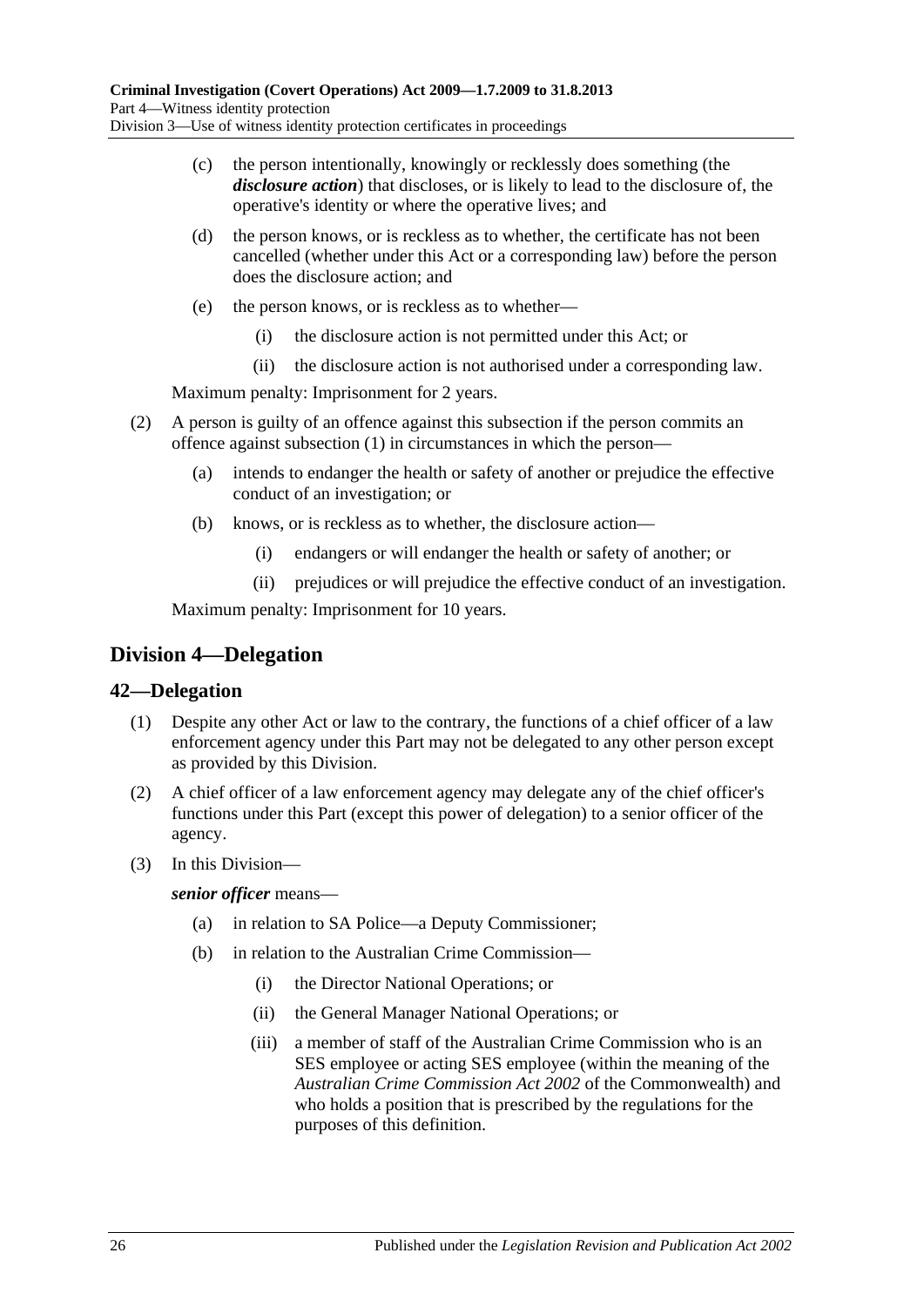## <span id="page-26-0"></span>**Part 5—Application of Act to approvals, authorities or certificates under corresponding laws**

#### <span id="page-26-1"></span>**43—Application of Act to approvals under corresponding laws**

The following provision applies to anything done in this State in relation to a corresponding approval as if it were an approval given under [Part 2:](#page-6-0)

[section](#page-7-0) 5 (Legal immunity of persons taking part in approved undercover operations).

#### <span id="page-26-2"></span>**44—Application of Act to authorities under corresponding laws**

The following provisions apply to anything done in this State in relation to a corresponding authority as if it were an authority granted under [Part 3:](#page-8-0)

- (a) [section](#page-12-3) 16 (Legal immunity of officers of issuing agencies);
- (b) [section](#page-13-2) 18 (Assumed identity may be acquired and used);
- (c) [section](#page-13-3) 19 (Legal immunity of authorised persons acting under authority);
- (d) [section](#page-14-0) 21 (Particular qualifications);
- (e) [section](#page-14-1) 22 (Effect of being unaware of variation or cancellation of authority);
- (f) [section](#page-15-2) 25 (Misuse of assumed identity);
- (g) [section](#page-16-0) 26 (Disclosing information about assumed identity).

#### <span id="page-26-3"></span>**45—Application of Act to witness identity protection certificates under corresponding laws**

The following provisions apply (with any necessary modifications) to a witness identity protection certificate given under a corresponding law as if it were a witness identity protection certificate given under [Part 4:](#page-18-0)

- (a) [section](#page-21-3) 37 (Filing and effect of filing of witness identity protection certificate in court);
- (b) [section](#page-23-0) 38 (Orders to protect operative's identity etc);
- (c) [section](#page-23-1) 39 (Directions to jury);
- (d) [section](#page-24-0) 41 (Offences).

## <span id="page-26-4"></span>**Part 6—Miscellaneous**

#### <span id="page-26-5"></span>**46—***State Records Act 1997* **and** *Freedom of Information Act 1991* **not to apply**

- (1) The *[State Records Act](http://www.legislation.sa.gov.au/index.aspx?action=legref&type=act&legtitle=State%20Records%20Act%201997) 1997* does not apply to information obtained under this Act.
- (2) Information obtained under this Act is not liable to disclosure under the *[Freedom of](http://www.legislation.sa.gov.au/index.aspx?action=legref&type=act&legtitle=Freedom%20of%20Information%20Act%201991)  [Information Act](http://www.legislation.sa.gov.au/index.aspx?action=legref&type=act&legtitle=Freedom%20of%20Information%20Act%201991) 1991*.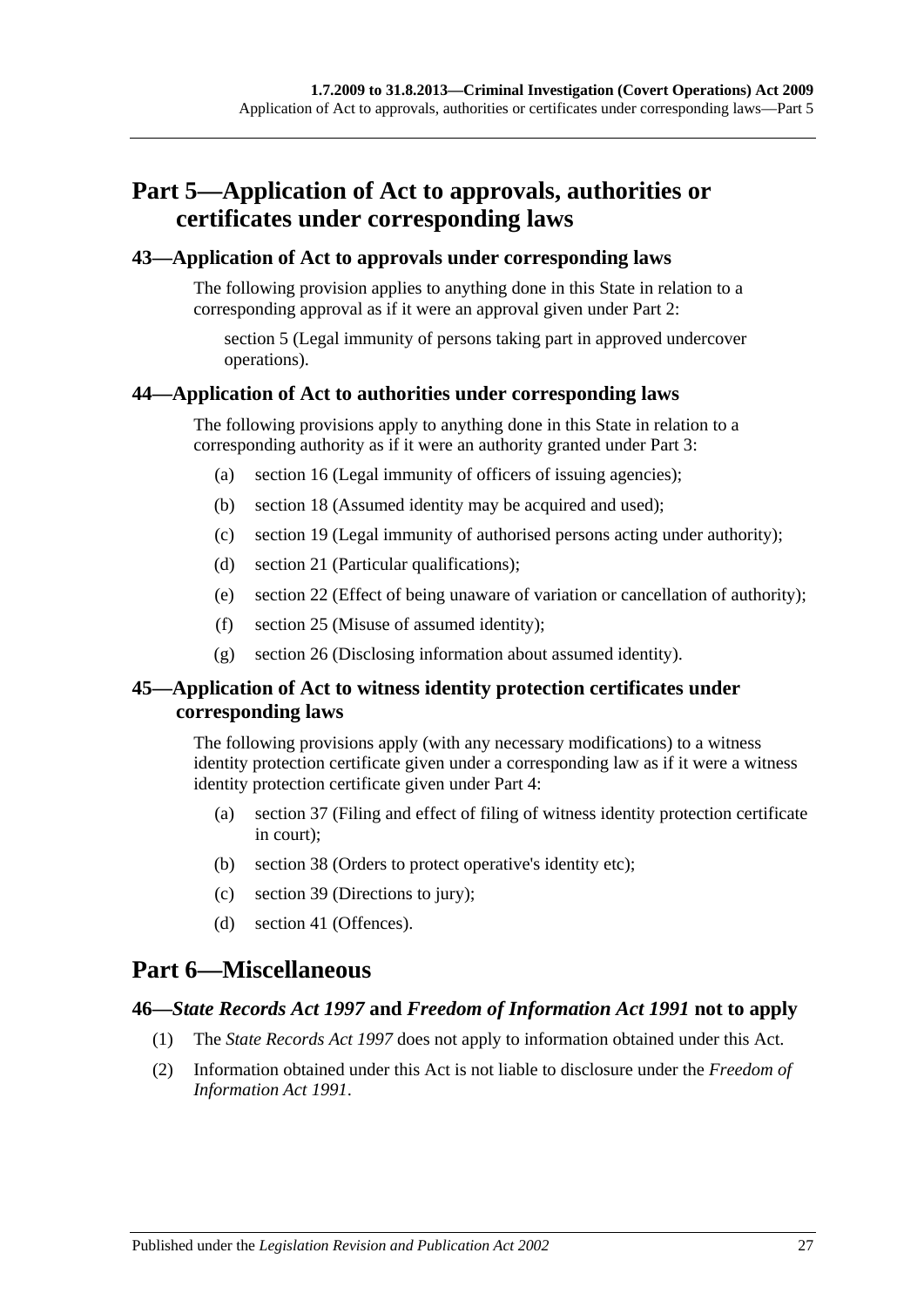## <span id="page-27-0"></span>**47—Annual report**

- (1) As soon as practicable after 30 June in each year, the chief officer of a law enforcement agency must submit a report to the Minister that includes the following information:
	- (a) in relation to [Part 2—](#page-6-0)
		- (i) the classes of offence for which approvals were given or renewed during the period of 12 months ending on the preceding 30 June; and
		- (ii) the number of approvals given or renewed during that period for offences of each class;
	- (b) in relation to [Part 3—](#page-8-0)
		- (i) the number of authorities granted during the period of 12 months ending on the preceding 30 June; and
		- (ii) a general description of the activities undertaken by authorised persons when using assumed identities under this Act during that period; and
		- (iii) the number of applications for authorities that were refused during that period; and
		- (iv) a statement as to whether or not any fraud or other unlawful activity was identified by an audit under that Part during that period; and
		- (v) any other information relating to authorities and assumed identities that the Minister considers appropriate;
	- (c) in relation to [Part 4—](#page-18-0)
		- (i) the number of witness identity protection certificates given during the period of 12 months ending on the preceding 30 June; and
		- (ii) the basis on which the chief officer was satisfied about the matters mentioned in section [31\(1\)\(b\)](#page-18-5) for each certificate; and
		- (iii) if permission was given or an order made under a provision of a corresponding law that corresponds to [section](#page-23-2) 40 in interstate proceedings in which a witness identity protection certificate in respect of a local operative of the agency was filed—details of the interstate proceedings that relate to the permission or order; and
		- (iv) if a witness identity protection certificate was cancelled—the reason why the certificate was cancelled; and
		- (v) if permission was given under [section](#page-21-0) 35—the reason why the permission was given; and
		- (vi) any other information relating to witness identity protection certificates that the Minister considers appropriate;
	- (d) any other information relating to the administration of this Act that the Minister considers appropriate.
- (2) The report relating to [Part 4](#page-18-0) must not include information that discloses, or may lead to the disclosure of, an operative's identity, or where the operative lives, unless the witness identity protection certificate in respect of the operative has been cancelled.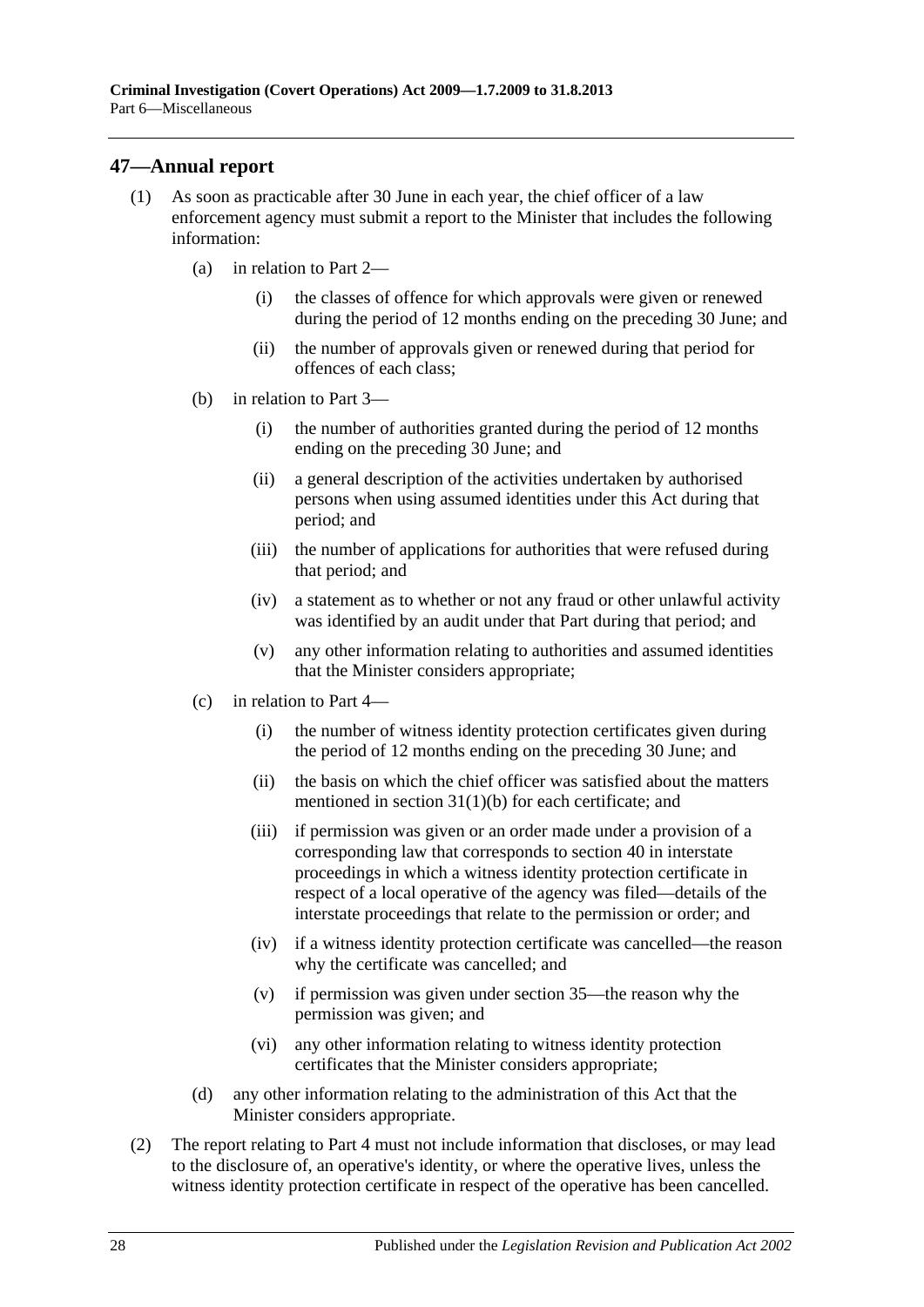- <span id="page-28-5"></span>(3) The chief officer must advise the Minister of any information in the report that should, in the chief officer's opinion, be excluded from the report before the report is laid before Parliament because the information, if made public, could reasonably be expected to—
	- (a) endanger a person's safety; or
	- (b) prejudice an investigation or prosecution; or
	- (c) compromise a law enforcement agency's operational activities or methodologies.
- (4) The Minister must—
	- (a) exclude information from the report if satisfied on the advice of the chief officer of any of the grounds set out in [subsection](#page-28-5) (3); and
	- (b) on or before 30 September in each year—cause a copy of the report to be laid before each House of Parliament.

#### <span id="page-28-6"></span><span id="page-28-0"></span>**48—Regulations**

- (1) The Governor may make such regulations as are necessary or expedient for the purposes of this Act.
- (2) Without limiting the generality of [subsection](#page-28-6) (1), the regulations may—
	- (a) be of general or limited application;
	- (b) differ according to differences in time, place or circumstances.

# <span id="page-28-1"></span>**Schedule 1—Repeal and transitional provisions**

## **Part 1—Interpretation**

#### <span id="page-28-2"></span>**1—Interpretation**

(1) In this Schedule—

*commencement day* means the day on which this Schedule comes into operation.

(2) A reference in an Act, a statutory instrument or any other instrument or document to an undercover operation approved under the *[Criminal Law \(Undercover Operations\)](http://www.legislation.sa.gov.au/index.aspx?action=legref&type=act&legtitle=Criminal%20Law%20(Undercover%20Operations)%20Act%201995)  Act [1995](http://www.legislation.sa.gov.au/index.aspx?action=legref&type=act&legtitle=Criminal%20Law%20(Undercover%20Operations)%20Act%201995)* is to be read as a reference to an undercover operation approved under this Act and is to be construed accordingly.

## **Part 2—Repeal of** *Criminal Law (Undercover Operations) Act 1995*

#### <span id="page-28-3"></span>**2—Repeal of** *Criminal Law (Undercover Operations) Act 1995*

The *[Criminal Law \(Undercover Operations\) Act](http://www.legislation.sa.gov.au/index.aspx?action=legref&type=act&legtitle=Criminal%20Law%20(Undercover%20Operations)%20Act%201995) 1995* is repealed.

## **Part 3—Transitional provisions**

#### <span id="page-28-4"></span>**3—Approved undercover operations**

An undercover operation that was approved under the repealed Act immediately before the commencement day will be taken to be an undercover operation approved under [Part 2.](#page-6-0)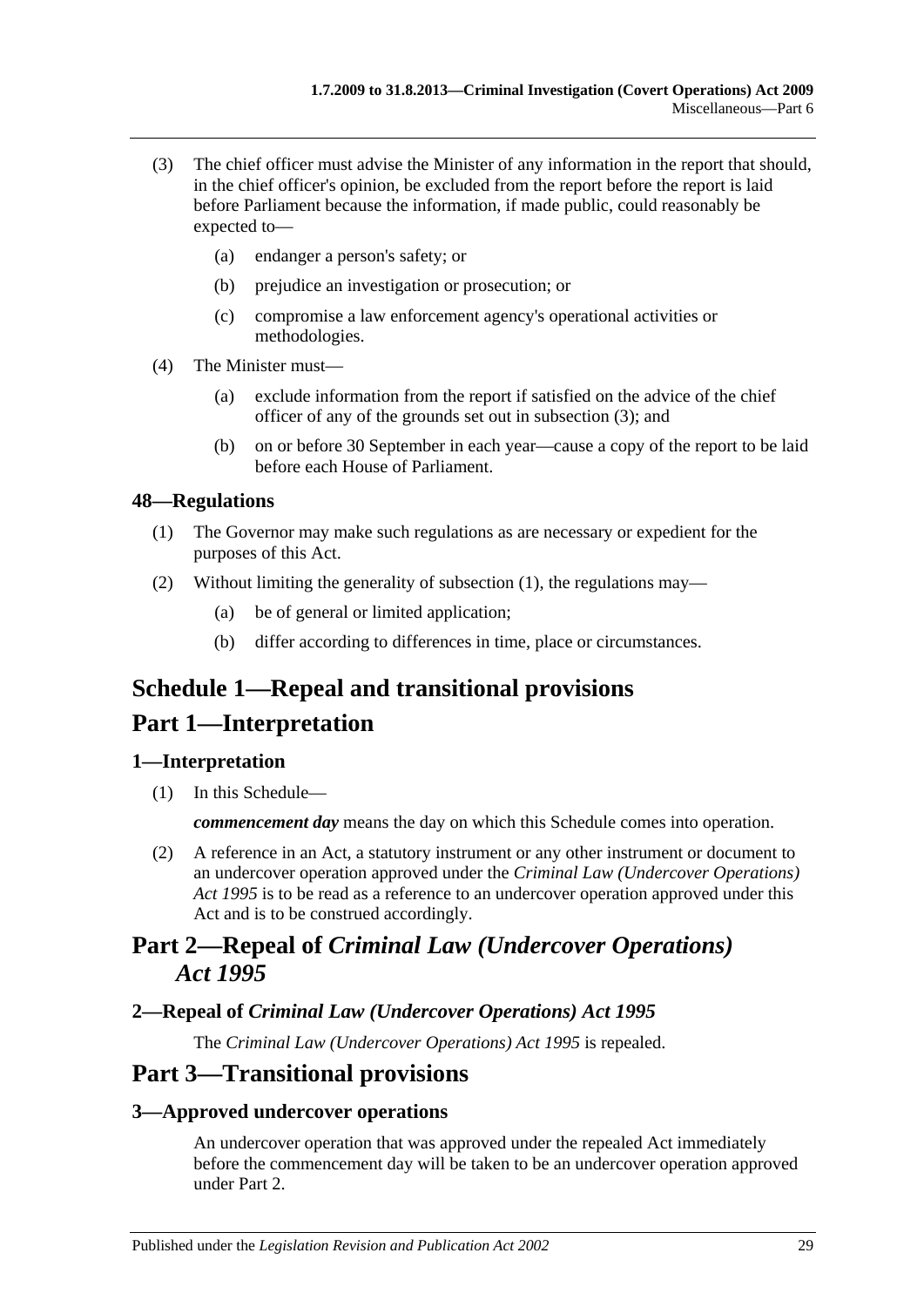#### <span id="page-29-0"></span>**4—Assumed identities**

- (1) An authority to use an assumed identity granted in accordance with the policies and procedures of SA Police to a member of SA Police that was in force immediately before the commencement day will be taken, for the period referred to in [subclause](#page-29-2) (2), to be an authority granted under [Part 3](#page-8-0) to use the assumed identity.
- <span id="page-29-2"></span>(2) The period is from the start of the commencement day until the earlier of the following:
	- (a) the day on which cancellation of the authority under [Part 3](#page-8-0) takes effect; or
	- (b) 6 months after the commencement day.
- (3) Nothing in this clause prevents the law enforcement officer from applying for and being granted an authority under [Part 3](#page-8-0) in relation to the assumed identity.
- (4) An authority may be granted under [Part 3](#page-8-0) in relation to criminal activity occurring before, on or after the commencement day.

#### <span id="page-29-1"></span>**5—Witness identity protection**

- (1) A witness identity protection certificate may be given under [Part 4](#page-18-0) in relation to interstate proceedings (within the meaning of that Part) that is commenced on or after the commencement day.
- (2) An interstate witness identity protection certificate may be filed under [Part 4](#page-18-0) in proceedings in this State that is commenced on or after the commencement day.